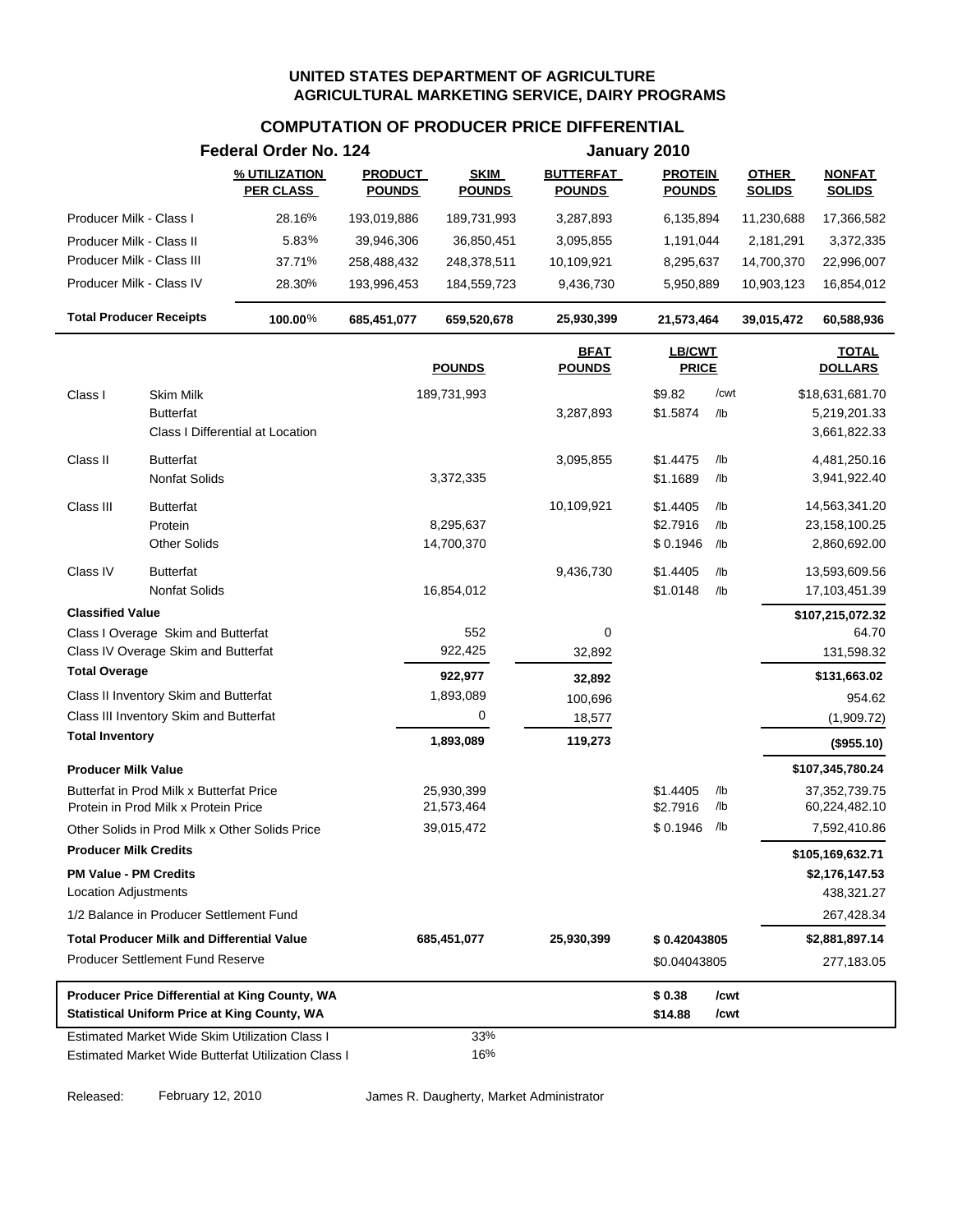### **COMPUTATION OF PRODUCER PRICE DIFFERENTIAL**

|                                                             |                                                                                  | Federal Order No. 124                                                                                 |                                 |                              |                                   | February 2010                   |            |                               |                                |
|-------------------------------------------------------------|----------------------------------------------------------------------------------|-------------------------------------------------------------------------------------------------------|---------------------------------|------------------------------|-----------------------------------|---------------------------------|------------|-------------------------------|--------------------------------|
|                                                             |                                                                                  | % UTILIZATION<br><b>PER CLASS</b>                                                                     | <b>PRODUCT</b><br><b>POUNDS</b> | <b>SKIM</b><br><b>POUNDS</b> | <b>BUTTERFAT</b><br><b>POUNDS</b> | <b>PROTEIN</b><br><b>POUNDS</b> |            | <b>OTHER</b><br><b>SOLIDS</b> | <b>NONFAT</b><br><b>SOLIDS</b> |
| Producer Milk - Class I                                     |                                                                                  | 27.32%                                                                                                | 172,944,653                     | 169,991,006                  | 2,953,647                         | 5,450,441                       |            | 10,038,308                    | 15,488,749                     |
| Producer Milk - Class II                                    |                                                                                  | 6.65%                                                                                                 | 42,114,435                      | 39,224,975                   | 2,889,460                         | 1,262,300                       |            | 2,317,106                     | 3,579,406                      |
| Producer Milk - Class III                                   |                                                                                  | 38.84%                                                                                                | 245,900,242                     | 236,541,187                  | 9,359,055                         | 7,777,406                       |            | 13,961,509                    | 21,738,915                     |
| Producer Milk - Class IV                                    |                                                                                  | 27.19%                                                                                                | 172,178,470                     | 163,869,451                  | 8,309,019                         | 5,247,144                       |            | 9,654,838                     | 14,901,982                     |
| <b>Total Producer Receipts</b>                              |                                                                                  | $100.00\%$                                                                                            | 633,137,800                     | 609,626,619                  | 23,511,181                        | 19,737,291                      |            | 35,971,761                    | 55,709,052                     |
|                                                             |                                                                                  |                                                                                                       |                                 | <b>POUNDS</b>                | <b>BFAT</b><br><b>POUNDS</b>      | <b>LB/CWT</b><br><b>PRICE</b>   |            |                               | <b>TOTAL</b><br><b>DOLLARS</b> |
| Class I                                                     | Skim Milk                                                                        |                                                                                                       |                                 | 169,991,006                  |                                   | \$10.27                         | /cwt       |                               | \$17,458,076.31                |
|                                                             | Butterfat                                                                        | Class I Differential at Location                                                                      |                                 |                              | 2,953,647                         | \$1.4090                        | /lb        |                               | 4,161,688.64<br>3,280,969.94   |
| Class II                                                    | <b>Butterfat</b><br><b>Nonfat Solids</b>                                         |                                                                                                       |                                 | 3,579,406                    | 2,889,460                         | \$1.4474<br>\$1.2189            | /lb<br>/lb |                               | 4,182,204.39<br>4,362,937.96   |
| Class III                                                   | <b>Butterfat</b><br>Protein                                                      |                                                                                                       |                                 | 7,777,406                    | 9,359,055                         | \$1.4404<br>\$2.7066            | /lb<br>/lb |                               | 13,480,782.82<br>21,050,327.09 |
|                                                             | <b>Other Solids</b>                                                              |                                                                                                       |                                 | 13,961,509                   |                                   | \$0.1992                        | /lb        |                               | 2,781,132.60                   |
| Class IV                                                    | <b>Butterfat</b><br>Nonfat Solids                                                |                                                                                                       |                                 | 14,901,982                   | 8,309,019                         | \$1.4404<br>\$0.9043            | /lb<br>/lb |                               | 11,968,310.96<br>13,475,862.31 |
| <b>Classified Value</b>                                     |                                                                                  |                                                                                                       |                                 |                              |                                   |                                 |            |                               | \$96,202,293.02                |
|                                                             | Class I Overage Skim and Butterfat                                               |                                                                                                       |                                 | 1                            | 0                                 |                                 |            |                               | 0.12                           |
|                                                             | Class III Overage Skim and Butterfat                                             |                                                                                                       |                                 | 30,169                       | 0                                 |                                 |            |                               | 2,887.17                       |
|                                                             | Class IV Overage Skim and Butterfat                                              |                                                                                                       |                                 | 428,086                      | 2,363                             |                                 |            |                               | 38,249.86                      |
| <b>Total Overage</b>                                        |                                                                                  |                                                                                                       |                                 | 458,256                      | 2,363                             |                                 |            |                               | \$41,137.15                    |
|                                                             | Class II Inventory Skim and Butterfat                                            |                                                                                                       |                                 | 970,134                      | 50,023                            |                                 |            |                               | 18,195.63                      |
|                                                             | Class III Inventory Skim and Butterfat                                           |                                                                                                       |                                 | 0                            | 44,525                            |                                 |            |                               | (4.45)                         |
| <b>Total Inventory</b>                                      |                                                                                  |                                                                                                       |                                 | 970,134                      | 94,548                            |                                 |            |                               | \$18,191.18                    |
| <b>Producer Milk Value</b>                                  |                                                                                  |                                                                                                       |                                 |                              |                                   |                                 |            |                               | \$96,261,621.35                |
|                                                             | Butterfat in Prod Milk x Butterfat Price<br>Protein in Prod Milk x Protein Price |                                                                                                       |                                 | 23,511,181<br>19,737,291     |                                   | \$1.4404<br>\$2.7066            | /lb<br>/lb |                               | 33,865,505.10<br>53,420,951.78 |
|                                                             |                                                                                  | Other Solids in Prod Milk x Other Solids Price                                                        |                                 | 35,971,761                   |                                   | $$0.1992$ /lb                   |            |                               | 7,165,574.79                   |
| <b>Producer Milk Credits</b>                                |                                                                                  |                                                                                                       |                                 |                              |                                   |                                 |            |                               | \$94,452,031.67                |
| <b>PM Value - PM Credits</b><br><b>Location Adjustments</b> |                                                                                  |                                                                                                       |                                 |                              |                                   |                                 |            |                               | \$1,809,589.68<br>411,030.85   |
|                                                             | 1/2 Balance in Producer Settlement Fund                                          |                                                                                                       |                                 |                              |                                   |                                 |            |                               | 280,909.96                     |
|                                                             | <b>Total Producer Milk and Differential Value</b>                                |                                                                                                       |                                 | 633,137,800                  | 23,511,181                        | \$0.39510048                    |            |                               | \$2,501,530.49                 |
|                                                             | <b>Producer Settlement Fund Reserve</b>                                          |                                                                                                       |                                 |                              |                                   | \$0.04510048                    |            |                               | 285,548.19                     |
|                                                             |                                                                                  | Producer Price Differential at King County, WA                                                        |                                 |                              |                                   | \$0.35                          | /cwt       |                               |                                |
|                                                             |                                                                                  | <b>Statistical Uniform Price at King County, WA</b>                                                   |                                 |                              |                                   | \$14.63                         | /cwt       |                               |                                |
|                                                             |                                                                                  | Estimated Market Wide Skim Utilization Class I<br>Estimated Market Wide Butterfat Utilization Class I |                                 | 29%<br>13%                   |                                   |                                 |            |                               |                                |

Released: March 12, 2010 James R. Daugherty, Market Administrator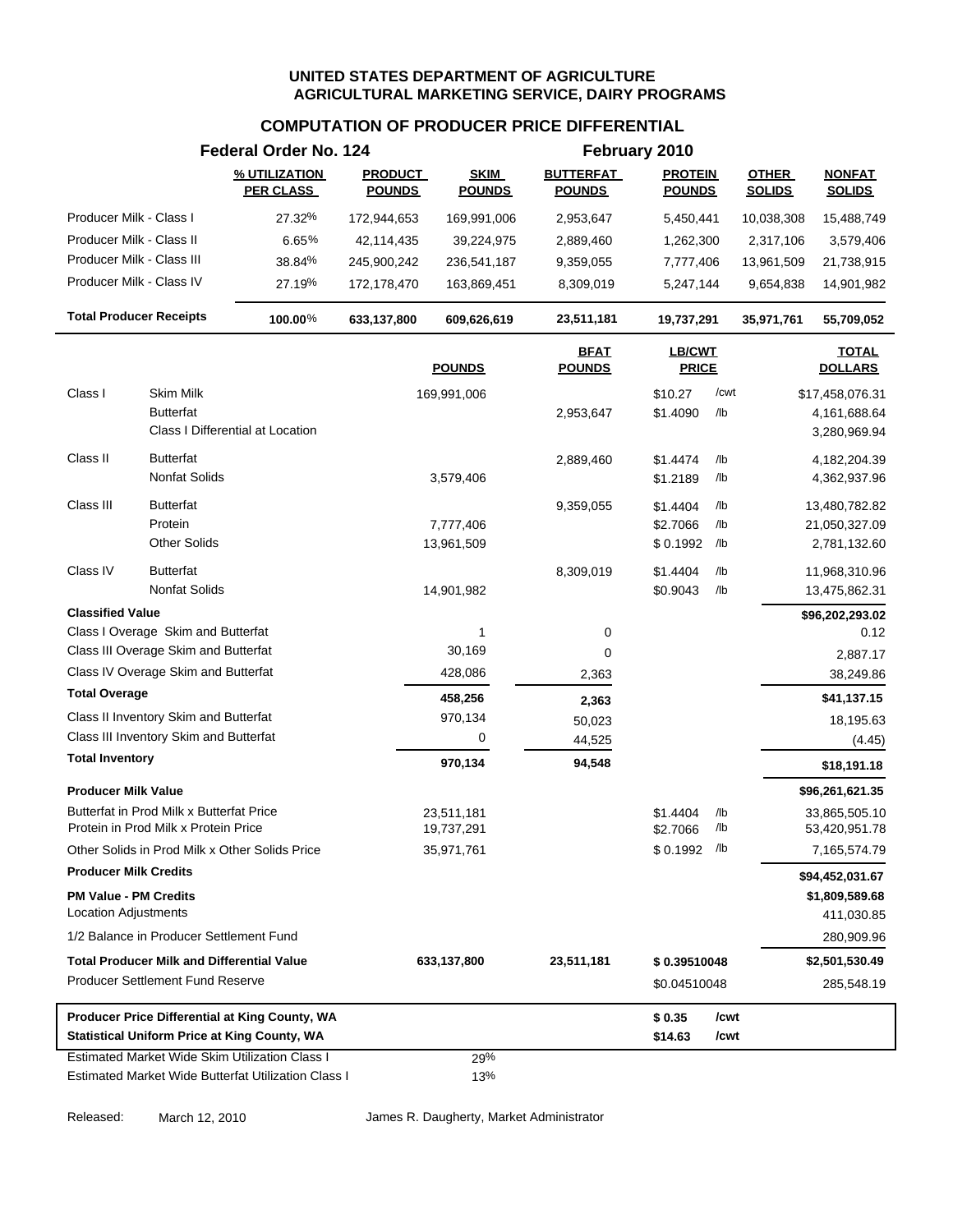# **COMPUTATION OF PRODUCER PRICE DIFFERENTIAL**

|                                                       | Federal Order No. 124             |                                 |                              |                                   | <b>March 2010</b>               |                               |                                |
|-------------------------------------------------------|-----------------------------------|---------------------------------|------------------------------|-----------------------------------|---------------------------------|-------------------------------|--------------------------------|
|                                                       | % UTILIZATION<br><b>PER CLASS</b> | <b>PRODUCT</b><br><b>POUNDS</b> | <b>SKIM</b><br><b>POUNDS</b> | <b>BUTTERFAT</b><br><u>POUNDS</u> | <b>PROTEIN</b><br><b>POUNDS</b> | <b>OTHER</b><br><b>SOLIDS</b> | <b>NONFAT</b><br><b>SOLIDS</b> |
| Producer Milk - Class I                               | 27.28%                            | 192,697,194                     | 189,432,831                  | 3,264,363                         | 6,113,427                       | 11,207,007                    | 17,320,434                     |
| Producer Milk - Class II                              | 6.54%                             | 46,204,112                      | 42,537,819                   | 3,666,293                         | 1,375,625                       | 2,516,251                     | 3,891,876                      |
| Producer Milk - Class III                             | 39.50%                            | 279,022,850                     | 268,399,370                  | 10,623,480                        | 8,873,345                       | 15,886,120                    | 24,759,465                     |
| Producer Milk - Class IV                              | 26.68%                            | 188,519,652                     | 179,809,119                  | 8,710,533                         | 5,800,590                       | 10,614,901                    | 16,415,491                     |
| <b>Total Producer Receipts</b>                        | 100.00%                           | 706,443,808                     | 680,179,139                  | 26,264,669                        | 22,162,987                      | 40,224,279                    | 62,387,266                     |
|                                                       |                                   |                                 | <b>POUNDS</b>                | <b>BFAT</b><br><b>POUNDS</b>      | LB/CWT<br><b>PRICE</b>          |                               | <b>TOTAL</b><br><b>DOLLARS</b> |
| Class I<br>Skim Milk                                  |                                   |                                 | 189,432,831                  |                                   | \$9.60                          | /cwt                          | \$18,185,551.77                |
| <b>Butterfat</b>                                      |                                   |                                 |                              | 3,264,363                         | \$1.4515                        | /lb                           | 4,738,222.90                   |
| Class I Differential at Location                      |                                   |                                 |                              |                                   |                                 |                               | 3,658,118.13                   |
| Class II<br><b>Butterfat</b>                          |                                   |                                 |                              | 3,666,293                         | \$1.5417                        | /lb                           | 5,652,323.92                   |
| <b>Nonfat Solids</b>                                  |                                   |                                 | 3,891,876                    |                                   | \$1.0433                        | /lb                           | 4,060,394.22                   |
| Class III<br><b>Butterfat</b>                         |                                   |                                 |                              | 10,623,480                        | \$1.5347                        | /lb                           | 16,303,854.77                  |
| Protein                                               |                                   |                                 | 8,873,345                    |                                   | \$2.1311                        | /lb                           | 18,909,985.54                  |
| <b>Other Solids</b>                                   |                                   |                                 | 15,886,120                   |                                   | \$0.1823                        | /lb                           | 2,896,039.68                   |
| Class IV<br><b>Butterfat</b>                          |                                   |                                 |                              | 8,710,533                         | \$1.5347                        | /lb                           | 13,368,054.99                  |
| <b>Nonfat Solids</b>                                  |                                   |                                 | 16,415,491                   |                                   | \$0.8688                        | /lb                           | 14,261,778.56                  |
| <b>Classified Value</b>                               |                                   |                                 |                              |                                   |                                 |                               | \$102,034,324.48               |
| Class I Overage Skim and Butterfat                    |                                   |                                 | 53,927                       | 710                               |                                 |                               | 7,245.66                       |
| Class II Overage Skim and Butterfat                   |                                   |                                 | 38,116                       | 4,220                             |                                 |                               | 10,085.07                      |
| Class IV Overage Skim and Butterfat                   |                                   |                                 | 11,360                       | 0                                 |                                 |                               | 888.36                         |
| <b>Total Overage</b>                                  |                                   |                                 | 103,403                      | 4,930                             |                                 |                               | \$18,219.09                    |
| Class I Inventory Skim and Butterfat                  |                                   |                                 | 50,906                       | 0                                 |                                 |                               | 1,710.44                       |
| Class II Inventory Skim and Butterfat                 |                                   |                                 | 2,479,148                    | 53,935                            |                                 |                               | 36,452.97                      |
| Class III Inventory Skim and Butterfat                |                                   |                                 | 1,984,745                    | 167,426                           |                                 |                               | 6,658.46                       |
| <b>Total Inventory</b>                                |                                   |                                 | 4,514,799                    | 221,361                           |                                 |                               | \$44,821.87                    |
| <b>Producer Milk Value</b>                            |                                   |                                 |                              |                                   |                                 |                               | \$102,097,365.44               |
| Butterfat in Prod Milk x Butterfat Price              |                                   |                                 | 26,264,669                   |                                   | \$1.5347                        |                               | 40,308,387.52                  |
| Protein in Prod Milk x Protein Price                  |                                   |                                 | 22,162,987                   |                                   | \$2.1311                        | /lb                           | 47,231,541.61                  |
| Other Solids in Prod Milk x Other Solids Price        |                                   |                                 | 40,224,279                   |                                   | $$0.1823$ /lb                   |                               | 7,332,886.08                   |
| <b>Producer Milk Credits</b>                          |                                   |                                 |                              |                                   |                                 |                               | \$94,872,815.21                |
| <b>PM Value - PM Credits</b>                          |                                   |                                 |                              |                                   |                                 |                               | \$7,224,550.23                 |
| <b>Location Adjustments</b>                           |                                   |                                 |                              |                                   |                                 |                               | 457,469.51                     |
| 1/2 Balance in Producer Settlement Fund               |                                   |                                 |                              |                                   |                                 |                               | 288,405.28                     |
| <b>Total Producer Milk and Differential Value</b>     |                                   |                                 | 706,443,808                  | 26,264,669                        | \$1.12824614                    |                               | \$7,970,425.02                 |
| <b>Producer Settlement Fund Reserve</b>               |                                   |                                 |                              |                                   | \$0.04824614                    |                               | 340,831.87                     |
| Producer Price Differential at King County, WA        |                                   |                                 |                              |                                   | \$1.08                          | /cwt                          |                                |
| <b>Statistical Uniform Price at King County, WA</b>   |                                   |                                 |                              |                                   | \$13.86                         | /cwt                          |                                |
| <b>Estimated Market Wide Skim Utilization Class I</b> |                                   |                                 | 28%                          |                                   |                                 |                               |                                |
| Estimated Market Wide Butterfat Utilization Class I   |                                   |                                 | 13%                          |                                   |                                 |                               |                                |

Released: April 13, 2010 James R. Daugherty, Market Administrator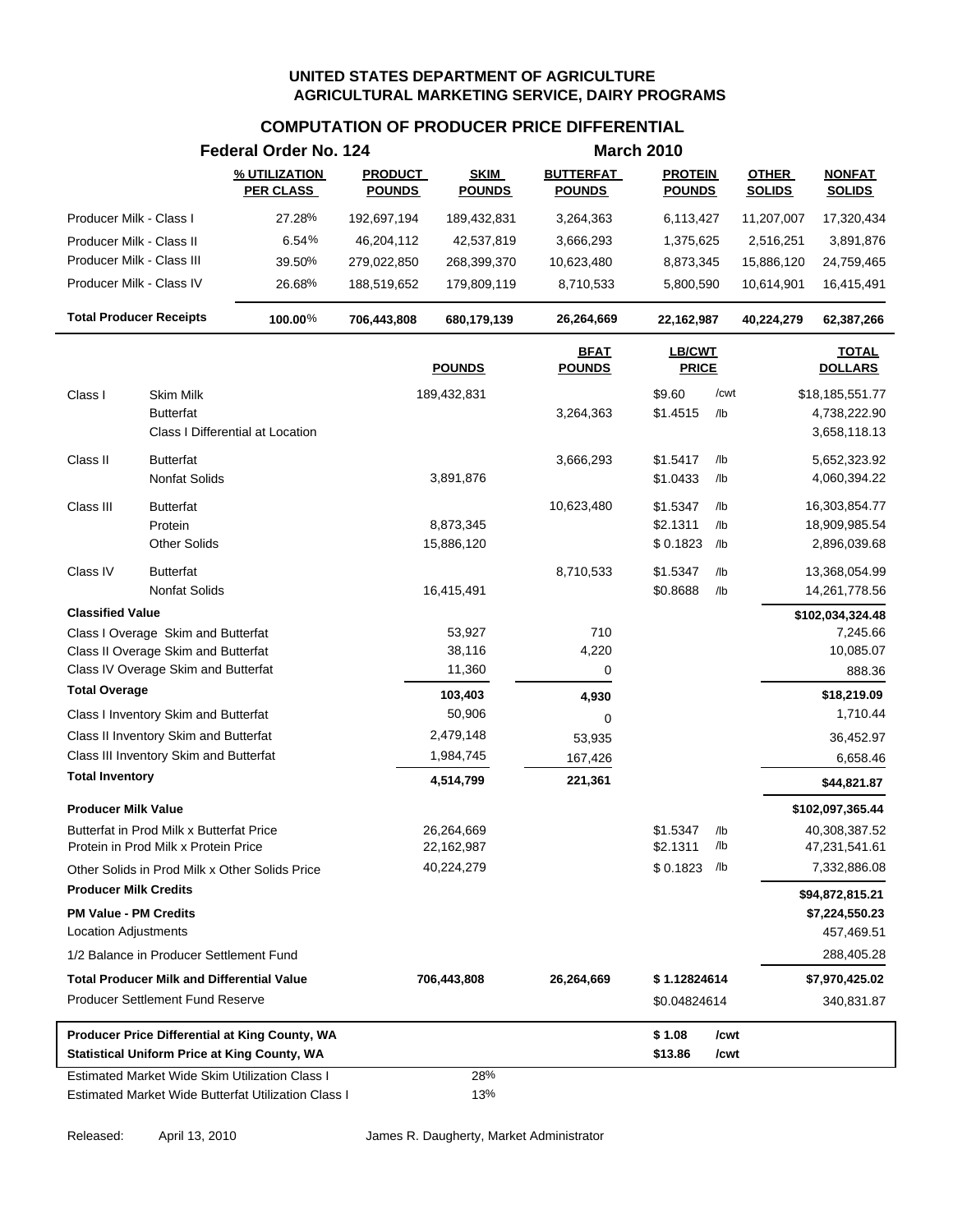# **COMPUTATION OF PRODUCER PRICE DIFFERENTIAL**

|                                                                                  | Federal Order No. 124             |                                 |                              |                                   | <b>April 2010</b>               |            |                               |                                   |  |
|----------------------------------------------------------------------------------|-----------------------------------|---------------------------------|------------------------------|-----------------------------------|---------------------------------|------------|-------------------------------|-----------------------------------|--|
|                                                                                  | % UTILIZATION<br><b>PER CLASS</b> | <b>PRODUCT</b><br><b>POUNDS</b> | <b>SKIM</b><br><b>POUNDS</b> | <b>BUTTERFAT</b><br><b>POUNDS</b> | <b>PROTEIN</b><br><b>POUNDS</b> |            | <b>OTHER</b><br><b>SOLIDS</b> | <b>NONFAT</b><br><b>SOLIDS</b>    |  |
| Producer Milk - Class I                                                          | 29.02%                            | 191,170,889                     | 187,944,969                  | 3,225,920                         | 6,073,255                       |            | 11,149,470                    | 17,222,725                        |  |
| Producer Milk - Class II                                                         | 6.14%                             | 40,436,626                      | 36,829,376                   | 3,607,250                         | 1,195,494                       |            | 2,184,235                     | 3,379,729                         |  |
| Producer Milk - Class III                                                        | 40.99%                            | 270,056,019                     | 259,589,042                  | 10,466,977                        | 8,605,892                       |            | 15,402,781                    | 24,008,673                        |  |
| Producer Milk - Class IV                                                         | 23.85%                            | 157, 139, 477                   | 149,812,525                  | 7,326,952                         | 4,859,108                       |            | 8,870,940                     | 13,730,048                        |  |
| <b>Total Producer Receipts</b>                                                   | 100.00%                           | 658,803,011                     | 634,175,912                  | 24,627,099                        | 20,733,749                      |            | 37,607,426                    | 58,341,175                        |  |
|                                                                                  |                                   |                                 | <b>POUNDS</b>                | <b>BFAT</b><br><b>POUNDS</b>      | LB/CWT<br><b>PRICE</b>          |            |                               | <b>TOTAL</b><br><b>DOLLARS</b>    |  |
| Class I<br>Skim Milk                                                             |                                   |                                 | 187,944,969                  |                                   | \$8.19                          | /cwt       |                               | \$15,392,692.96                   |  |
| <b>Butterfat</b>                                                                 |                                   |                                 |                              | 3,225,920                         | \$1.5179                        | /lb        |                               | 4,896,623.95                      |  |
| Class I Differential at Location                                                 |                                   |                                 |                              |                                   |                                 |            |                               | 3,629,860.37                      |  |
| <b>Butterfat</b><br>Class II                                                     |                                   |                                 |                              | 3,607,250                         | \$1.5883                        | /lb        |                               | 5,729,395.19                      |  |
| Nonfat Solids                                                                    |                                   |                                 | 3,379,729                    |                                   | \$0.9467                        | /lb        |                               | 3,199,589.45                      |  |
| Class III<br><b>Butterfat</b>                                                    |                                   |                                 |                              | 10,466,977                        | \$1.5813                        | /lb        |                               | 16,551,430.72                     |  |
| Protein                                                                          |                                   |                                 | 8,605,892                    |                                   | \$2.1449                        | /lb        |                               | 18,458,777.74                     |  |
| <b>Other Solids</b>                                                              |                                   |                                 | 15,402,781                   |                                   | $$0.1702$ /lb                   |            |                               | 2,621,553.33                      |  |
| <b>Butterfat</b><br>Class IV                                                     |                                   |                                 |                              | 7,326,952                         | \$1.5813                        | /lb        |                               | 11,586,109.21                     |  |
| <b>Nonfat Solids</b>                                                             |                                   |                                 | 13,730,048                   |                                   | \$0.9435                        | /lb        |                               | 12,954,300.30                     |  |
| <b>Classified Value</b>                                                          |                                   |                                 |                              |                                   |                                 |            |                               | \$95,020,333.22                   |  |
| Class I Overage Skim and Butterfat                                               |                                   |                                 | 43,633                       | 199                               |                                 |            |                               | 4,708.41                          |  |
| Class II Overage Skim and Butterfat                                              |                                   |                                 | 441,362                      | 727                               |                                 |            |                               | 38,758.74                         |  |
| Class IV Overage Skim and Butterfat                                              |                                   |                                 | 509,607                      | 1,649                             |                                 |            |                               | 45,873.20                         |  |
| <b>Total Overage</b>                                                             |                                   |                                 | 994,602                      | 2,575                             |                                 |            |                               | \$89,340.35                       |  |
| Class II Inventory Skim and Butterfat                                            |                                   |                                 | 4,569,270                    | 47,727                            |                                 |            |                               | 34,543.04                         |  |
| Class III Inventory Skim and Butterfat<br><b>Total Inventory</b>                 |                                   |                                 | 1,489,352                    | 8,221                             |                                 |            |                               | (2, 148.81)                       |  |
|                                                                                  |                                   |                                 | 6,058,622                    | 55,948                            |                                 |            |                               | \$32,394.23                       |  |
| Class I Other Source Fluid                                                       |                                   |                                 | 3,601                        | 0                                 |                                 |            |                               | 87.87                             |  |
| <b>Producer Milk Value</b>                                                       |                                   |                                 |                              |                                   |                                 |            |                               | \$95,142,155.67                   |  |
| Butterfat in Prod Milk x Butterfat Price<br>Protein in Prod Milk x Protein Price |                                   |                                 | 24,627,099<br>20,733,749     |                                   | \$1.5813<br>\$2.1449            | /lb<br>/lb |                               | 38,942,831.64<br>44,471,818.23    |  |
| Other Solids in Prod Milk x Other Solids Price                                   |                                   |                                 | 37,607,426                   |                                   | \$0.1702 /lb                    |            |                               | 6,400,783.93                      |  |
| <b>Producer Milk Credits</b>                                                     |                                   |                                 |                              |                                   |                                 |            |                               |                                   |  |
| <b>PM Value - PM Credits</b>                                                     |                                   |                                 |                              |                                   |                                 |            |                               | \$89,815,433.80<br>\$5,326,721.87 |  |
| <b>Location Adjustments</b>                                                      |                                   |                                 |                              |                                   |                                 |            |                               | 345,637.71                        |  |
| 1/2 Balance in Producer Settlement Fund                                          |                                   |                                 |                              |                                   |                                 |            |                               | 324,411.35                        |  |
| <b>Total Producer Milk and Differential Value</b>                                |                                   |                                 | 658,806,612                  | 24,627,099                        | \$0.91024753                    |            |                               | \$5,996,770.93                    |  |
| <b>Producer Settlement Fund Reserve</b>                                          |                                   |                                 |                              |                                   | \$0.04024753                    |            |                               | 265,153.39                        |  |
| Producer Price Differential at King County, WA                                   |                                   |                                 |                              |                                   | \$0.87                          | /cwt       |                               |                                   |  |
| <b>Statistical Uniform Price at King County, WA</b>                              |                                   |                                 |                              |                                   | \$13.79                         | /cwt       |                               |                                   |  |
| Estimated Market Wide Skim Utilization Class I                                   |                                   |                                 | 28%                          |                                   |                                 |            |                               |                                   |  |
| Estimated Market Wide Butterfat Utilization Class I                              |                                   |                                 | 12%                          |                                   |                                 |            |                               |                                   |  |

Released: May 13, 2010 James R. Daugherty, Market Administrator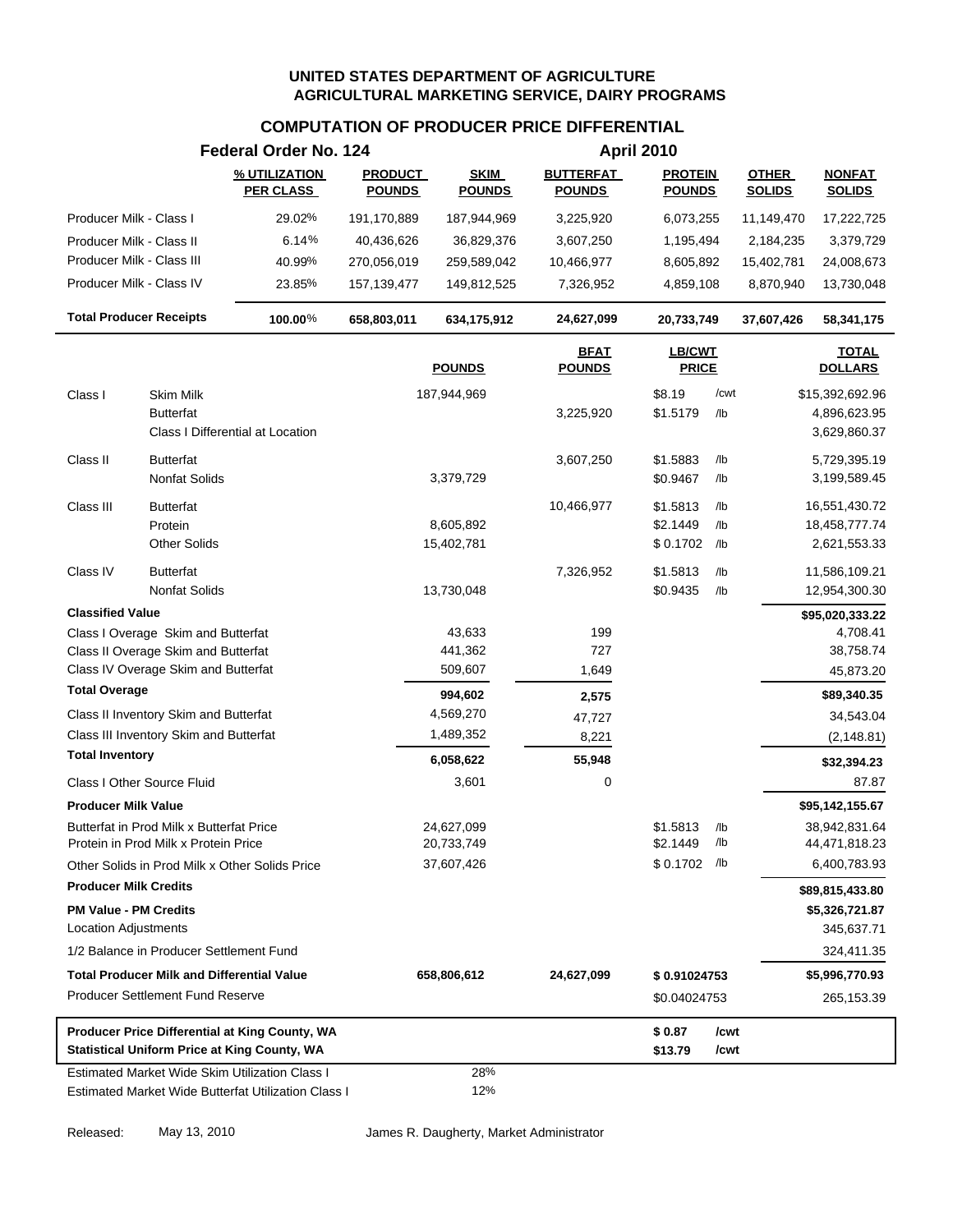#### **COMPUTATION OF PRODUCER PRICE DIFFERENTIAL**

|                                |                                                                                  | Federal Order No. 124                                                                                        |                                 |                              |                                   | <b>May 2010</b>                 |            |                               |                                |
|--------------------------------|----------------------------------------------------------------------------------|--------------------------------------------------------------------------------------------------------------|---------------------------------|------------------------------|-----------------------------------|---------------------------------|------------|-------------------------------|--------------------------------|
|                                |                                                                                  | % UTILIZATION<br><b>PER CLASS</b>                                                                            | <b>PRODUCT</b><br><b>POUNDS</b> | <b>SKIM</b><br><b>POUNDS</b> | <b>BUTTERFAT</b><br><b>POUNDS</b> | <b>PROTEIN</b><br><b>POUNDS</b> |            | <b>OTHER</b><br><b>SOLIDS</b> | <b>NONFAT</b><br><b>SOLIDS</b> |
| Producer Milk - Class I        |                                                                                  | 27.20%                                                                                                       | 185,001,246                     | 181,856,973                  | 3,144,273                         | 5,814,680                       |            | 10,812,935                    | 16,627,615                     |
| Producer Milk - Class II       |                                                                                  | 6.88%                                                                                                        | 46,804,168                      | 43,385,726                   | 3,418,442                         | 1,391,384                       |            | 2,578,824                     | 3,970,208                      |
| Producer Milk - Class III      |                                                                                  | 42.18%                                                                                                       | 286,847,911                     | 275,979,135                  | 10,868,776                        | 9,040,902                       |            | 16,446,024                    | 25,486,926                     |
| Producer Milk - Class IV       |                                                                                  | 23.74%                                                                                                       | 161,418,489                     | 153,815,908                  | 7,602,581                         | 4,941,556                       |            | 9,132,628                     | 14,074,184                     |
| <b>Total Producer Receipts</b> |                                                                                  | 100.00%                                                                                                      | 680,071,814                     | 655,037,742                  | 25,034,072                        | 21,188,522                      |            | 38,970,411                    | 60,158,933                     |
|                                |                                                                                  |                                                                                                              |                                 | <b>POUNDS</b>                | <b>BFAT</b><br><b>POUNDS</b>      | LB/CWT<br><b>PRICE</b>          |            |                               | <b>TOTAL</b><br><b>DOLLARS</b> |
| Class I                        | <b>Skim Milk</b>                                                                 |                                                                                                              |                                 | 181,856,973                  |                                   | \$8.53                          | /cwt       |                               | \$15,512,399.79                |
|                                | <b>Butterfat</b>                                                                 | Class I Differential at Location                                                                             |                                 |                              | 3,144,273                         | \$1.5920                        | /lb        |                               | 5,005,682.61<br>3,512,695.51   |
| Class II                       | <b>Butterfat</b>                                                                 |                                                                                                              |                                 |                              | 3,418,442                         | \$1.7128                        | /lb        |                               | 5,855,107.45                   |
|                                | <b>Nonfat Solids</b>                                                             |                                                                                                              |                                 | 3,970,208                    |                                   | \$1.0256                        | /lb        |                               | 4,071,845.32                   |
| Class III                      | <b>Butterfat</b>                                                                 |                                                                                                              |                                 |                              | 10,868,776                        | \$1.7058                        | /lb        |                               | 18,539,958.10                  |
|                                | Protein                                                                          |                                                                                                              |                                 | 9,040,902                    |                                   | \$2.1523                        | /lb        |                               | 19,458,733.38                  |
|                                | <b>Other Solids</b>                                                              |                                                                                                              |                                 | 16,446,024                   |                                   | \$0.1704                        | /lb        |                               | 2,802,402.47                   |
| Class IV                       | <b>Butterfat</b>                                                                 |                                                                                                              |                                 |                              | 7,602,581                         | \$1.7058                        | /lb        |                               | 12,968,482.68                  |
|                                | <b>Nonfat Solids</b>                                                             |                                                                                                              |                                 | 14,074,184                   |                                   | \$1.0734                        | $/$ lb     |                               | 15,107,229.12                  |
| <b>Classified Value</b>        |                                                                                  |                                                                                                              |                                 |                              |                                   |                                 |            |                               | \$102,834,536.43               |
|                                | Class I Overage Skim and Butterfat                                               |                                                                                                              |                                 | 0                            | 1                                 |                                 |            |                               | 1.61                           |
|                                | Class IV Overage Skim and Butterfat                                              |                                                                                                              |                                 | 157,733                      | 10,586                            |                                 |            |                               | 33,294.61                      |
| <b>Total Overage</b>           |                                                                                  |                                                                                                              |                                 | 157,733                      | 10,587                            |                                 |            |                               | \$33,296.22                    |
|                                | Class II Inventory Skim and Butterfat                                            |                                                                                                              |                                 | 1,854,751                    | 92,278                            |                                 |            |                               | 25,859.71                      |
| <b>Total Inventory</b>         | Class III Inventory Skim and Butterfat                                           |                                                                                                              |                                 | 1,049,007                    | 52,922                            |                                 |            |                               | (1,908.17)                     |
|                                |                                                                                  |                                                                                                              |                                 | 2,903,758                    | 145,200                           |                                 |            |                               | \$23,951.54                    |
|                                | Class I Other Source Fluid and Nonfluid                                          |                                                                                                              |                                 | 272,089                      | 8,351                             |                                 |            |                               | 462.09                         |
| <b>Producer Milk Value</b>     |                                                                                  |                                                                                                              |                                 |                              |                                   |                                 |            |                               | \$102,892,246.28               |
|                                | Butterfat in Prod Milk x Butterfat Price<br>Protein in Prod Milk x Protein Price |                                                                                                              |                                 | 25,034,072<br>21,188,522     |                                   | \$1.7058<br>\$2.1523            | /lb<br>/lb |                               | 42,703,120.02<br>45,604,055.91 |
|                                |                                                                                  | Other Solids in Prod Milk x Other Solids Price                                                               |                                 | 38,970,411                   |                                   | $$0.1704$ /lb                   |            |                               | 6,640,558.03                   |
| <b>Producer Milk Credits</b>   |                                                                                  |                                                                                                              |                                 |                              |                                   |                                 |            |                               | \$94,947,733.96                |
| <b>PM Value - PM Credits</b>   |                                                                                  |                                                                                                              |                                 |                              |                                   |                                 |            |                               | \$7,944,512.32                 |
| <b>Location Adjustments</b>    |                                                                                  |                                                                                                              |                                 |                              |                                   |                                 |            |                               | 362,049.66                     |
|                                | 1/2 Balance in Producer Settlement Fund                                          |                                                                                                              |                                 |                              |                                   |                                 |            |                               | 313,713.54                     |
|                                | <b>Total Producer Milk and Differential Value</b>                                |                                                                                                              |                                 | 680,071,814                  | 25,034,072                        | \$1.26755371                    |            |                               | \$8,620,275.52                 |
|                                | <b>Producer Settlement Fund Reserve</b>                                          |                                                                                                              |                                 |                              |                                   | \$0.04755371                    |            |                               | 323,399.38                     |
|                                |                                                                                  | Producer Price Differential at King County, WA                                                               |                                 |                              |                                   | \$1.22<br>\$14.60               | /cwt       |                               |                                |
|                                |                                                                                  | <b>Statistical Uniform Price at King County, WA</b><br><b>Estimated Market Wide Skim Utilization Class I</b> |                                 |                              |                                   |                                 | /cwt       |                               |                                |
|                                |                                                                                  | Estimated Market Wide Butterfat Utilization Class I                                                          |                                 | 30%<br>13%                   |                                   |                                 |            |                               |                                |

Released: June 11, 2010 James R. Daugherty, Market Administrator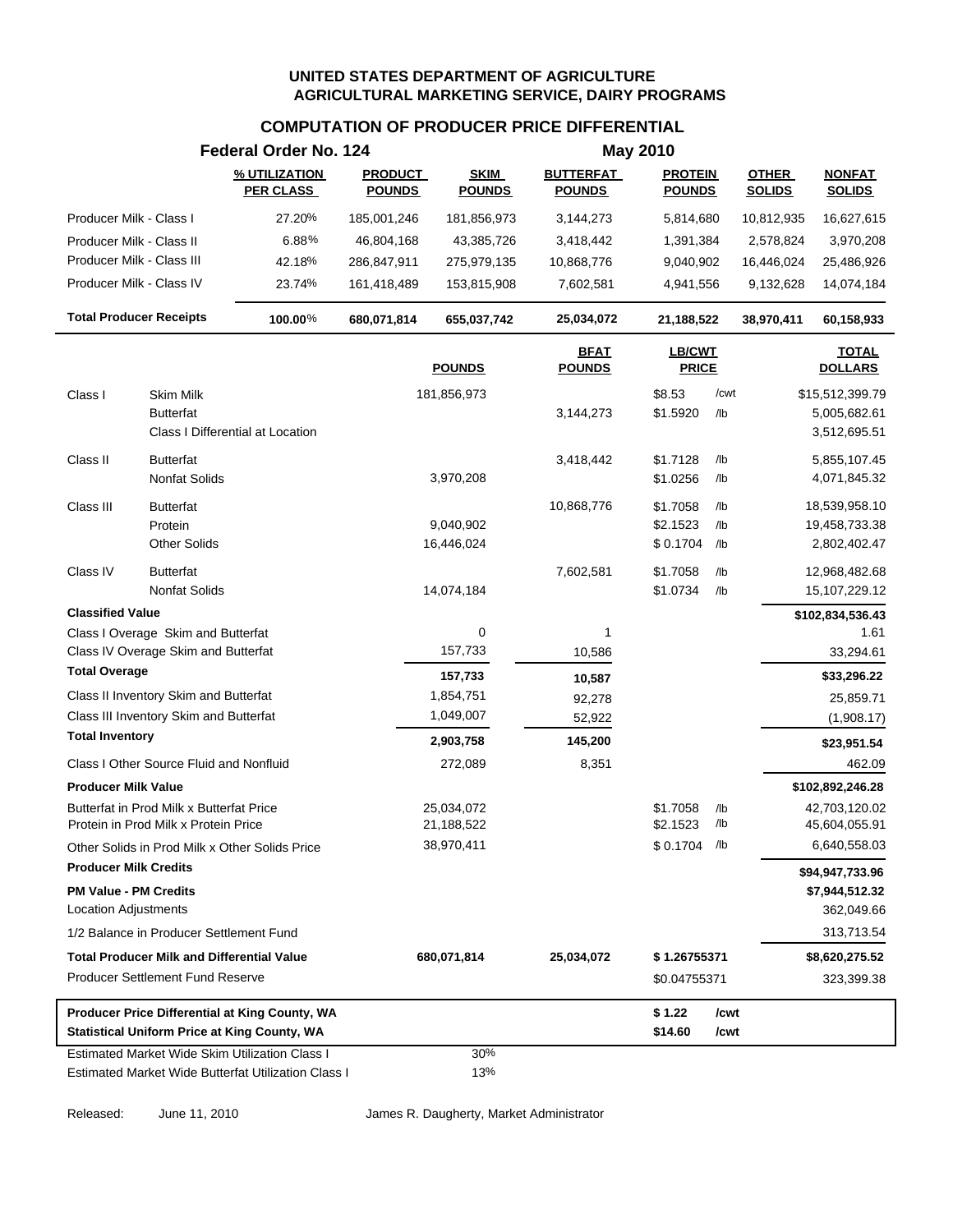# **COMPUTATION OF PRODUCER PRICE DIFFERENTIAL**

|                                                       | Federal Order No. 124             |                                 |                              |                                   | <b>June 2010</b>                |      |                               |                                |  |
|-------------------------------------------------------|-----------------------------------|---------------------------------|------------------------------|-----------------------------------|---------------------------------|------|-------------------------------|--------------------------------|--|
|                                                       | % UTILIZATION<br><b>PER CLASS</b> | <b>PRODUCT</b><br><b>POUNDS</b> | <b>SKIM</b><br><b>POUNDS</b> | <b>BUTTERFAT</b><br><b>POUNDS</b> | <b>PROTEIN</b><br><b>POUNDS</b> |      | <b>OTHER</b><br><b>SOLIDS</b> | <b>NONFAT</b><br><b>SOLIDS</b> |  |
| Producer Milk - Class I                               | 26.84%                            | 176,820,656                     | 173,688,512                  | 3,132,144                         | 5,515,437                       |      | 10,323,088                    | 15,838,525                     |  |
| Producer Milk - Class II                              | 7.22%                             | 47,570,542                      | 44,062,480                   | 3,508,062                         | 1,403,116                       |      | 2,618,314                     | 4,021,430                      |  |
| Producer Milk - Class III                             | 42.42%                            | 279,476,766                     | 268,984,742                  | 10,492,024                        | 8,751,653                       |      | 15,984,831                    | 24,736,484                     |  |
| Producer Milk - Class IV                              | 23.52%                            | 154,964,872                     | 148, 163, 365                | 6,801,507                         | 4,725,478                       |      | 8,789,049                     | 13,514,527                     |  |
| <b>Total Producer Receipts</b>                        | 100.00%                           | 658,832,836                     | 634,899,099                  | 23,933,737                        | 20,395,684                      |      | 37,715,282                    | 58,110,966                     |  |
|                                                       |                                   |                                 | <b>POUNDS</b>                | <b>BFAT</b><br><b>POUNDS</b>      | LB/CWT<br><b>PRICE</b>          |      |                               | <b>TOTAL</b><br><b>DOLLARS</b> |  |
| Class I<br>Skim Milk                                  |                                   |                                 | 173,688,512                  |                                   | \$9.61                          | /cwt |                               | \$16,691,466.00                |  |
| <b>Butterfat</b>                                      |                                   |                                 |                              | 3,132,144                         | \$1.7155                        | /lb  |                               | 5,373,193.06                   |  |
|                                                       | Class I Differential at Location  |                                 |                              |                                   |                                 |      |                               | 3,357,287.34                   |  |
| <b>Butterfat</b><br>Class II                          |                                   |                                 |                              | 3,508,062                         | \$1.7304                        | /lb  |                               | 6,070,350.49                   |  |
| <b>Nonfat Solids</b>                                  |                                   |                                 | 4,021,430                    |                                   | \$1.1456                        | /lb  |                               | 4,606,950.24                   |  |
| Class III<br><b>Butterfat</b>                         |                                   |                                 |                              | 10,492,024                        | \$1.7234                        | /lb  |                               | 18,081,954.16                  |  |
| Protein                                               |                                   |                                 | 8,751,653                    |                                   | \$2.2040                        | /lb  |                               | 19,288,643.21                  |  |
| <b>Other Solids</b>                                   |                                   |                                 | 15,984,831                   |                                   | \$0.1748                        | /lb  |                               | 2,794,148.46                   |  |
| Class IV<br><b>Butterfat</b>                          |                                   |                                 |                              | 6,801,507                         | \$1.7234                        | /lb  |                               | 11,721,717.17                  |  |
| <b>Nonfat Solids</b>                                  |                                   |                                 | 13,514,527                   |                                   | \$1.0843                        | /lb  |                               | 14,653,801.62                  |  |
| <b>Classified Value</b>                               |                                   |                                 |                              |                                   |                                 |      |                               | \$102,639,511.75               |  |
| Class II Overage Skim and Butterfat                   |                                   |                                 | 61,765                       | 7,360                             |                                 |      |                               | 19,103.72                      |  |
| Class III Overage Skim and Butterfat                  |                                   |                                 | 12,816                       | 0                                 |                                 |      |                               | 1,007.34                       |  |
| Class IV Overage Skim and Butterfat                   |                                   |                                 | 11,209                       | 7,514                             |                                 |      |                               | 14,043.63                      |  |
| <b>Total Overage</b>                                  |                                   |                                 | 85,790                       | 14,874                            |                                 |      |                               | \$34,154.69                    |  |
| Class II Inventory Skim and Butterfat                 |                                   |                                 | 2,165,978                    | 140,869                           |                                 |      |                               | 17,544.23                      |  |
| Class III Inventory Skim and Butterfat                |                                   |                                 | 614,829                      | 107,427                           |                                 |      |                               | (9, 176.19)                    |  |
| <b>Total Inventory</b>                                |                                   |                                 | 2,780,807                    | 248,296                           |                                 |      |                               | \$8,368.04                     |  |
| Class I Other Source Fluid                            |                                   |                                 | 139,685                      | 0                                 |                                 |      |                               | 5,098.50                       |  |
| <b>Producer Milk Value</b>                            |                                   |                                 |                              |                                   |                                 |      |                               | \$102,687,132.98               |  |
| Butterfat in Prod Milk x Butterfat Price              |                                   |                                 | 23,933,737                   |                                   | \$1.7234                        | /lb  |                               | 41,247,402.35                  |  |
| Protein in Prod Milk x Protein Price                  |                                   |                                 | 20,395,684                   |                                   | \$2.2040                        | /lb  |                               | 44,952,087.56                  |  |
| Other Solids in Prod Milk x Other Solids Price        |                                   |                                 | 37,715,282                   |                                   | \$0.1748                        | /lb  |                               | 6,592,631.31                   |  |
| <b>Producer Milk Credits</b>                          |                                   |                                 |                              |                                   |                                 |      |                               | \$92,792,121.22                |  |
| <b>PM Value - PM Credits</b>                          |                                   |                                 |                              |                                   |                                 |      |                               | \$9,895,011.76                 |  |
| <b>Location Adjustments</b>                           |                                   |                                 |                              |                                   |                                 |      |                               | 352,445.41                     |  |
| 1/2 Balance in Producer Settlement Fund               |                                   |                                 |                              |                                   |                                 |      |                               | 326,127.38                     |  |
| <b>Total Producer Milk and Differential Value</b>     |                                   |                                 | 658,972,521                  | 23,933,737                        | \$1.60455622                    |      |                               | \$10,573,584.55                |  |
| <b>Producer Settlement Fund Reserve</b>               |                                   |                                 |                              |                                   | \$0.04455622                    |      |                               | 293,613.25                     |  |
| Producer Price Differential at King County, WA        |                                   |                                 |                              |                                   | \$1.56                          | /cwt |                               |                                |  |
| <b>Statistical Uniform Price at King County, WA</b>   |                                   |                                 |                              |                                   | \$15.18                         | /cwt |                               |                                |  |
| <b>Estimated Market Wide Skim Utilization Class I</b> |                                   |                                 | 28%                          |                                   |                                 |      |                               |                                |  |
| Estimated Market Wide Butterfat Utilization Class I   |                                   |                                 | 13%                          |                                   |                                 |      |                               |                                |  |

Released: July 14, 2010 James R. Daugherty, Market Administrator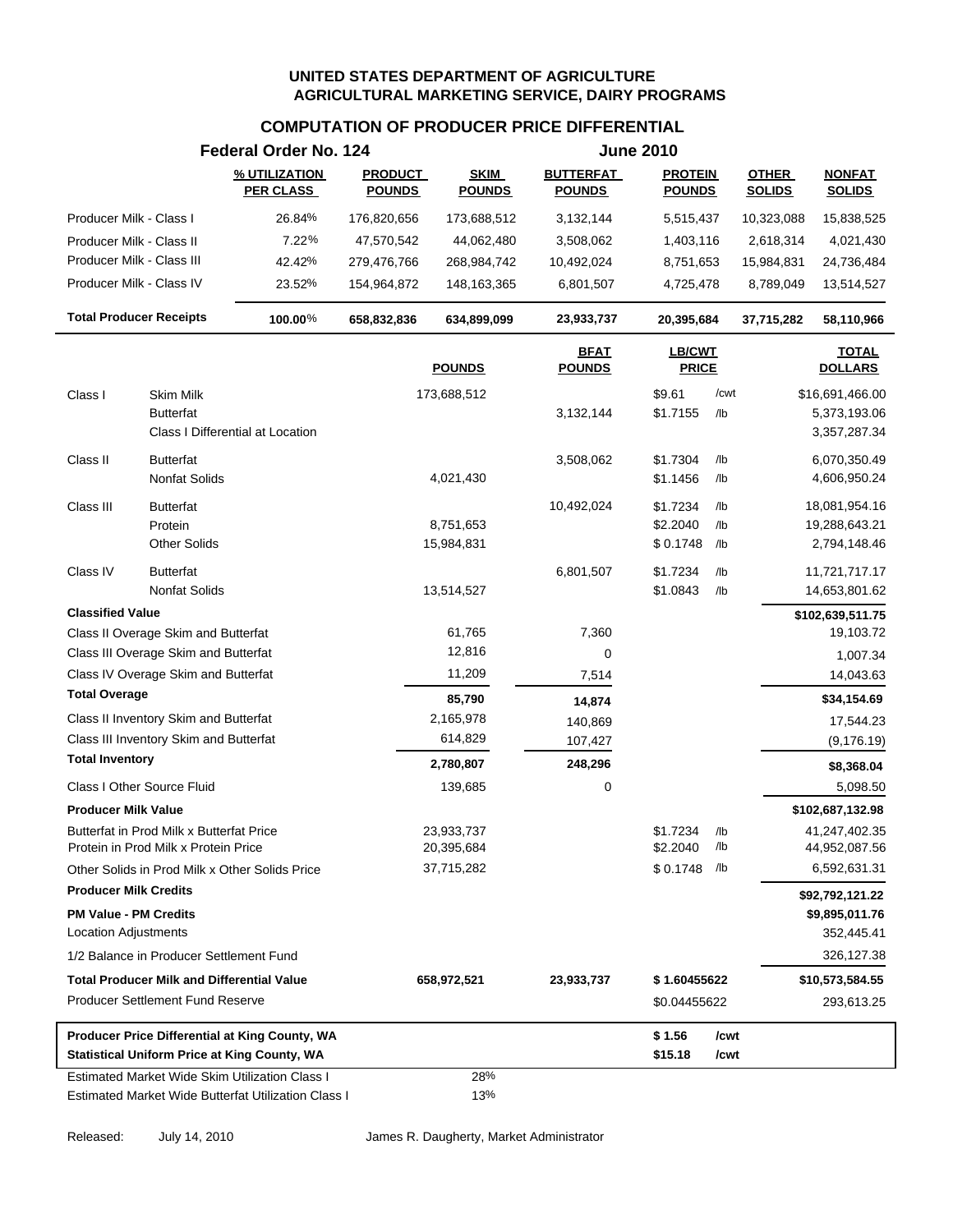# **COMPUTATION OF PRODUCER PRICE DIFFERENTIAL**

|                                                                                             |                                                                                  | Federal Order No. 124                                                                                        |                                 |                              |                                   | <b>July 2010</b>                 |                   |                               |                                                  |  |
|---------------------------------------------------------------------------------------------|----------------------------------------------------------------------------------|--------------------------------------------------------------------------------------------------------------|---------------------------------|------------------------------|-----------------------------------|----------------------------------|-------------------|-------------------------------|--------------------------------------------------|--|
|                                                                                             |                                                                                  | % UTILIZATION<br><b>PER CLASS</b>                                                                            | <b>PRODUCT</b><br><b>POUNDS</b> | <b>SKIM</b><br><b>POUNDS</b> | <b>BUTTERFAT</b><br><b>POUNDS</b> | <b>PROTEIN</b><br><b>POUNDS</b>  |                   | <b>OTHER</b><br><b>SOLIDS</b> | <b>NONFAT</b><br><b>SOLIDS</b>                   |  |
| Producer Milk - Class I                                                                     |                                                                                  | 26.23%                                                                                                       | 179,924,041                     | 176,742,673                  | 3,181,368                         | 5,523,707                        |                   | 10,511,238                    | 16,034,945                                       |  |
| Producer Milk - Class II                                                                    |                                                                                  | 6.81%                                                                                                        | 46,732,693                      | 43,307,826                   | 3,424,867                         | 1,362,748                        |                   | 2,575,260                     | 3,938,008                                        |  |
| Producer Milk - Class III                                                                   |                                                                                  | 39.93%                                                                                                       | 273,921,719                     | 263,655,281                  | 10,266,438                        | 8,521,665                        |                   | 15,693,944                    | 24,215,609                                       |  |
| Producer Milk - Class IV                                                                    |                                                                                  | 27.03%                                                                                                       | 185,406,134                     | 177,580,059                  | 7,826,075                         | 5,612,590                        |                   | 10,540,219                    | 16,152,809                                       |  |
|                                                                                             | <b>Total Producer Receipts</b>                                                   | 100.00%                                                                                                      | 685,984,587                     | 661,285,839                  | 24,698,748                        | 21,020,710                       |                   | 39,320,661                    | 60,341,371                                       |  |
|                                                                                             |                                                                                  |                                                                                                              |                                 | <b>POUNDS</b>                | <b>BFAT</b><br><b>POUNDS</b>      | LB/CWT<br><b>PRICE</b>           |                   |                               | <b>TOTAL</b><br><b>DOLLARS</b>                   |  |
| Class I                                                                                     | <b>Skim Milk</b><br><b>Butterfat</b>                                             | Class I Differential at Location                                                                             |                                 | 176,742,673                  | 3,181,368                         | \$10.12<br>\$1.6839              | /cwt<br>/lb       |                               | \$17,886,358.52<br>5,357,105.58<br>3,416,157.86  |  |
| Class II                                                                                    | <b>Butterfat</b><br>Nonfat Solids                                                |                                                                                                              |                                 | 3,938,008                    | 3,424,867                         | \$1.9034<br>\$1.2022             | $/$ lb<br>/lb     |                               | 6,518,891.85<br>4,734,273.22                     |  |
| Class III                                                                                   | <b>Butterfat</b><br>Protein<br><b>Other Solids</b>                               |                                                                                                              |                                 | 8,521,665<br>15,693,944      | 10,266,438                        | \$1.8964<br>\$2.0515<br>\$0.1700 | /lb<br>/lb<br>/lb |                               | 19,469,273.04<br>17,482,195.75<br>2,667,970.48   |  |
| Class IV                                                                                    | <b>Butterfat</b><br>Nonfat Solids                                                |                                                                                                              |                                 | 16,152,809                   | 7,826,075                         | \$1.8964<br>\$1.0493             | /lb<br>/lb        |                               | 14,841,368.63<br>16,949,142.48                   |  |
| <b>Classified Value</b>                                                                     |                                                                                  |                                                                                                              |                                 |                              |                                   |                                  |                   |                               | \$109,322,737.41                                 |  |
|                                                                                             | Class II Overage Skim and Butterfat                                              |                                                                                                              |                                 | 597,581                      | 2,928                             |                                  |                   |                               | 70,231.42                                        |  |
|                                                                                             | Class III Overage Skim and Butterfat                                             |                                                                                                              |                                 | 21,312                       | 0                                 |                                  |                   |                               | 1,568.56                                         |  |
|                                                                                             | Class IV Overage Skim and Butterfat                                              |                                                                                                              |                                 | 292,118                      | 18,084                            |                                  |                   |                               | 61,870.44                                        |  |
| <b>Total Overage</b>                                                                        |                                                                                  |                                                                                                              |                                 | 911,011                      | 21,012                            |                                  |                   |                               | \$133,670.42                                     |  |
|                                                                                             | Class I Inventory Skim and Butterfat                                             |                                                                                                              |                                 | 74,347                       | 0                                 |                                  |                   |                               | 1,680.24                                         |  |
|                                                                                             | Class II Inventory Skim and Butterfat                                            |                                                                                                              |                                 | 2,585,820                    | 104,785                           |                                  |                   |                               | 46,270.99                                        |  |
|                                                                                             | Class III Inventory Skim and Butterfat                                           |                                                                                                              |                                 | 570,052                      | 48,936                            |                                  |                   |                               | (5,215.33)                                       |  |
| <b>Total Inventory</b>                                                                      |                                                                                  |                                                                                                              |                                 | 3,230,219                    | 153,721                           |                                  |                   |                               | \$42,735.90                                      |  |
|                                                                                             | Class I Other Source Fluid                                                       |                                                                                                              |                                 | 364,844                      | 0                                 |                                  |                   |                               | 17,001.73                                        |  |
| <b>Producer Milk Value</b>                                                                  |                                                                                  |                                                                                                              |                                 |                              |                                   |                                  |                   |                               | \$109,516,145.46                                 |  |
|                                                                                             | Butterfat in Prod Milk x Butterfat Price<br>Protein in Prod Milk x Protein Price |                                                                                                              |                                 | 24,698,748<br>21,020,710     |                                   | \$1.8964<br>\$2.0515             | /lb<br>/lb        |                               | 46,838,705.70<br>43,123,986.56                   |  |
|                                                                                             |                                                                                  | Other Solids in Prod Milk x Other Solids Price                                                               |                                 | 39,320,661                   |                                   | \$0.1700 /lb                     |                   |                               | 6,684,512.37                                     |  |
| <b>Producer Milk Credits</b><br><b>PM Value - PM Credits</b><br><b>Location Adjustments</b> |                                                                                  |                                                                                                              |                                 |                              |                                   |                                  |                   |                               | \$96,647,204.63<br>\$12,868,940.83<br>349,287.56 |  |
|                                                                                             | 1/2 Balance in Producer Settlement Fund                                          |                                                                                                              |                                 |                              |                                   |                                  |                   |                               | 313,080.75                                       |  |
|                                                                                             | <b>Total Producer Milk and Differential Value</b>                                |                                                                                                              |                                 | 686,349,431                  | 24,698,748                        | \$1.97148982                     |                   |                               | \$13,531,309.14                                  |  |
|                                                                                             | <b>Producer Settlement Fund Reserve</b>                                          |                                                                                                              |                                 |                              |                                   | \$0.04148982                     |                   |                               | 284,765.14                                       |  |
|                                                                                             |                                                                                  | Producer Price Differential at King County, WA<br><b>Statistical Uniform Price at King County, WA</b>        |                                 |                              |                                   | \$1.93<br>\$15.67                | /cwt<br>/cwt      |                               |                                                  |  |
|                                                                                             |                                                                                  | <b>Estimated Market Wide Skim Utilization Class I</b><br>Estimated Market Wide Butterfat Utilization Class I |                                 | 27%<br>13%                   |                                   |                                  |                   |                               |                                                  |  |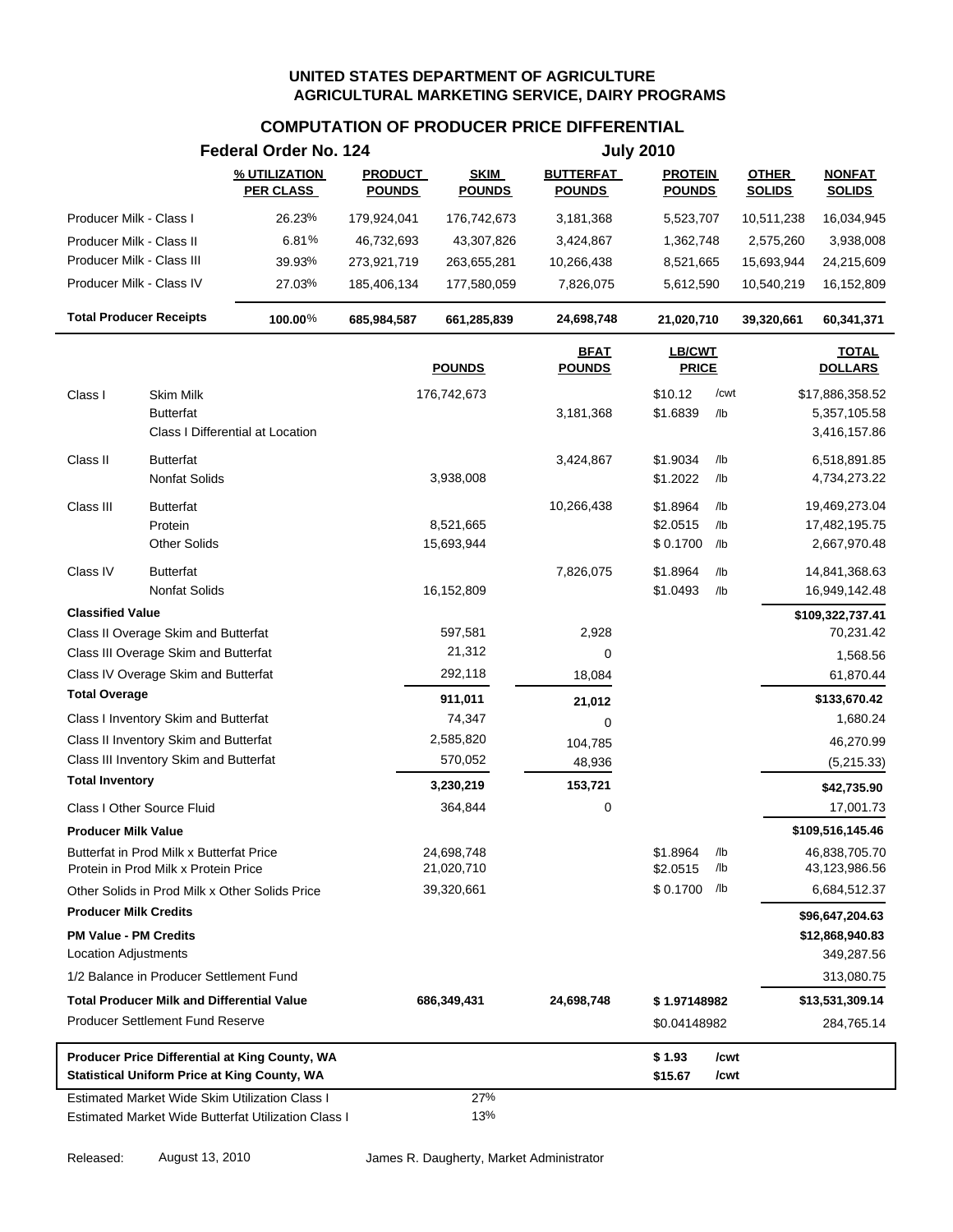# **COMPUTATION OF PRODUCER PRICE DIFFERENTIAL**

|                                                                                  | Federal Order No. 124             |                                 | August 2010                  |                                   |                                 |            |                               |                                |
|----------------------------------------------------------------------------------|-----------------------------------|---------------------------------|------------------------------|-----------------------------------|---------------------------------|------------|-------------------------------|--------------------------------|
|                                                                                  | % UTILIZATION<br><b>PER CLASS</b> | <b>PRODUCT</b><br><b>POUNDS</b> | <b>SKIM</b><br><b>POUNDS</b> | <b>BUTTERFAT</b><br><b>POUNDS</b> | <b>PROTEIN</b><br><b>POUNDS</b> |            | <b>OTHER</b><br><b>SOLIDS</b> | <b>NONFAT</b><br><b>SOLIDS</b> |
| Producer Milk - Class I                                                          | 26.13%                            | 178,308,971                     | 175,119,637                  | 3,189,334                         | 5,494,234                       |            | 10,401,005                    | 15,895,239                     |
| Producer Milk - Class II                                                         | 7.37%                             | 50,275,905                      | 46,521,787                   | 3,754,118                         | 1,470,044                       |            | 2,761,352                     | 4,231,396                      |
| Producer Milk - Class III                                                        | 40.93%                            | 279,347,913                     | 269,060,558                  | 10,287,355                        | 8,757,754                       |            | 15,960,823                    | 24,718,577                     |
| Producer Milk - Class IV                                                         | 25.57%                            | 174,530,757                     | 167,084,535                  | 7,446,222                         | 5,313,313                       |            | 9,907,363                     | 15,220,676                     |
| <b>Total Producer Receipts</b>                                                   | 100.00%                           | 682,463,546                     | 657,786,517                  | 24,677,029                        | 21,035,345                      |            | 39,030,543                    | 60,065,888                     |
|                                                                                  |                                   |                                 | <b>POUNDS</b>                | <b>BFAT</b><br><b>POUNDS</b>      | LB/CWT<br><b>PRICE</b>          |            |                               | <b>TOTAL</b><br><b>DOLLARS</b> |
| Class I<br>Skim Milk                                                             |                                   |                                 | 175,119,637                  |                                   | \$9.49                          | /cwt       |                               | \$16,618,853.56                |
| <b>Butterfat</b>                                                                 |                                   |                                 |                              | 3,189,334                         | \$1.8899                        | /lb        |                               | 6,027,522.30                   |
| Class I Differential at Location                                                 |                                   |                                 |                              |                                   |                                 |            |                               | 3,384,952.21                   |
| <b>Butterfat</b><br>Class II                                                     |                                   |                                 |                              | 3,754,118                         | \$2.0406                        | /lb        |                               | 7,660,653.19                   |
| <b>Nonfat Solids</b>                                                             |                                   |                                 | 4,231,396                    |                                   | \$1.1322                        | /lb        |                               | 4,790,786.55                   |
| Class III<br><b>Butterfat</b>                                                    |                                   |                                 |                              | 10,287,355                        | \$2.0336                        | /lb        |                               | 20,920,365.15                  |
| Protein                                                                          |                                   |                                 | 8,757,754                    |                                   | \$2.3788                        | /lb        |                               | 20,832,945.22                  |
| <b>Other Solids</b>                                                              |                                   |                                 | 15,960,823                   |                                   | \$0.1647                        | /lb        |                               | 2,628,747.56                   |
| Class IV<br><b>Butterfat</b>                                                     |                                   |                                 |                              | 7,446,222                         | \$2.0336                        | /lb        |                               | 15, 142, 637.07                |
| <b>Nonfat Solids</b>                                                             |                                   |                                 | 15,220,676                   |                                   | \$0.9780                        | /lb        |                               | 14,885,821.15                  |
| <b>Classified Value</b>                                                          |                                   |                                 |                              |                                   |                                 |            |                               | \$112,893,283.96               |
| Class I Overage Skim and Butterfat                                               |                                   |                                 | 4,003                        | 0                                 |                                 |            |                               | 455.94                         |
| Class II Overage Skim and Butterfat                                              |                                   |                                 | 38,426                       | 8,899                             |                                 |            |                               | 22,074.91                      |
| Class IV Overage Skim and Butterfat                                              |                                   |                                 | 0                            | 14,327                            |                                 |            |                               | 29,135.38                      |
| <b>Total Overage</b>                                                             |                                   |                                 | 42,429                       | 23,226                            |                                 |            |                               | \$51,666.23                    |
| Class II Inventory Skim and Butterfat                                            |                                   |                                 | 1,498,189                    | 71,683                            |                                 |            |                               | 21,573.10                      |
| Class III Inventory Skim and Butterfat<br><b>Total Inventory</b>                 |                                   |                                 | 422,024                      | 121,444                           |                                 |            |                               | 12,062.05                      |
|                                                                                  |                                   |                                 | 1,920,213                    | 193,127                           |                                 |            |                               | \$33,635.15                    |
| Class I Other Source Fluid                                                       |                                   |                                 | 872,528                      | 0                                 |                                 |            |                               | 26,524.85                      |
| <b>Producer Milk Value</b>                                                       |                                   |                                 |                              |                                   |                                 |            |                               | \$113,005,110.19               |
| Butterfat in Prod Milk x Butterfat Price<br>Protein in Prod Milk x Protein Price |                                   |                                 | 24,677,029<br>21,035,345     |                                   | \$2.0336<br>\$2.3788            | /lb<br>/lb |                               | 50,183,206.17<br>50,038,878.67 |
| Other Solids in Prod Milk x Other Solids Price                                   |                                   |                                 | 39,030,543                   |                                   | $$0.1647$ /lb                   |            |                               | 6,428,330.43                   |
| <b>Producer Milk Credits</b>                                                     |                                   |                                 |                              |                                   |                                 |            |                               | \$106,650,415.27               |
| <b>PM Value - PM Credits</b>                                                     |                                   |                                 |                              |                                   |                                 |            |                               | \$6,354,694.92                 |
| Location Adjustments                                                             |                                   |                                 |                              |                                   |                                 |            |                               | 351,413.54                     |
| 1/2 Balance in Producer Settlement Fund                                          |                                   |                                 |                              |                                   |                                 |            |                               | 317,522.76                     |
| <b>Total Producer Milk and Differential Value</b>                                |                                   |                                 | 683,336,074                  | 24,677,029                        | \$1.02784435                    |            |                               | \$7,023,631.22                 |
| <b>Producer Settlement Fund Reserve</b>                                          |                                   |                                 |                              |                                   | \$0.04784435                    |            |                               | 326,937.70                     |
| Producer Price Differential at King County, WA                                   |                                   |                                 |                              |                                   | \$0.98                          | /cwt       |                               |                                |
| <b>Statistical Uniform Price at King County, WA</b>                              |                                   |                                 |                              |                                   | \$16.16                         | /cwt       |                               |                                |
| <b>Estimated Market Wide Skim Utilization Class I</b>                            |                                   |                                 | 27%                          |                                   |                                 |            |                               |                                |
| Estimated Market Wide Butterfat Utilization Class I                              |                                   |                                 | 13%                          |                                   |                                 |            |                               |                                |

Released: September 14, 2010 James R. Daugherty, Market Administrator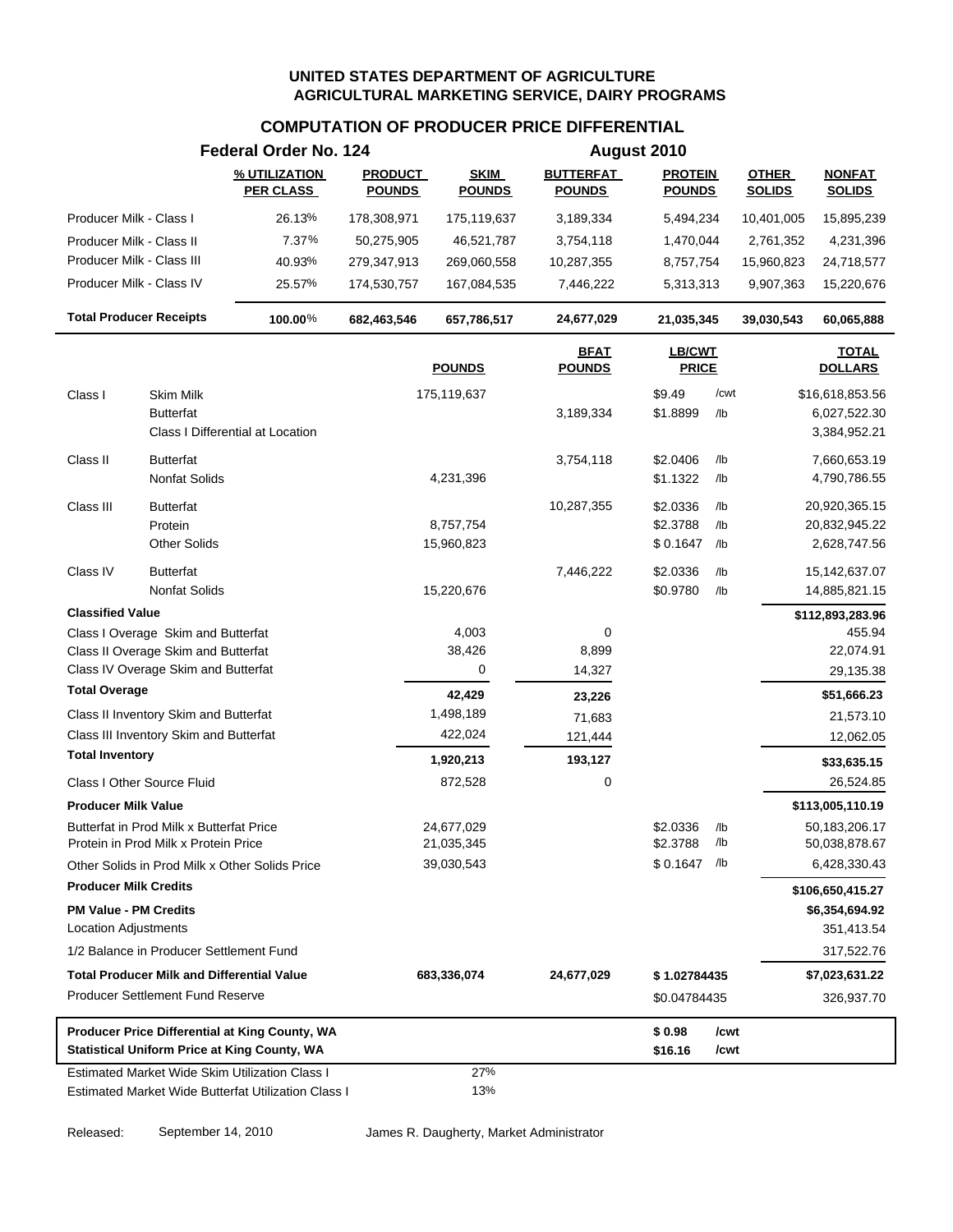#### **COMPUTATION OF PRODUCER PRICE DIFFERENTIAL**

|                                                                                                       | Federal Order No. 124             |                                 |                              |                                   | September 2010                  |               |                               |                                |  |
|-------------------------------------------------------------------------------------------------------|-----------------------------------|---------------------------------|------------------------------|-----------------------------------|---------------------------------|---------------|-------------------------------|--------------------------------|--|
|                                                                                                       | % UTILIZATION<br><b>PER CLASS</b> | <b>PRODUCT</b><br><b>POUNDS</b> | <b>SKIM</b><br><b>POUNDS</b> | <b>BUTTERFAT</b><br><b>POUNDS</b> | <b>PROTEIN</b><br><b>POUNDS</b> |               | <b>OTHER</b><br><b>SOLIDS</b> | <b>NONFAT</b><br><b>SOLIDS</b> |  |
| Producer Milk - Class I                                                                               | 28.91%                            | 190,032,816                     | 186,706,993                  | 3,325,823                         | 6,002,998                       |               | 11,078,488                    | 17,081,486                     |  |
| Producer Milk - Class II                                                                              | 6.65%                             | 43,710,370                      | 40,502,556                   | 3,207,814                         | 1,308,566                       |               | 2,402,637                     | 3,711,203                      |  |
| Producer Milk - Class III                                                                             | 39.93%                            | 262,454,056                     | 252,299,991                  | 10,154,065                        | 8,430,279                       |               | 14,973,828                    | 23,404,107                     |  |
| Producer Milk - Class IV                                                                              | 24.51%                            | 161,092,904                     | 153,417,186                  | 7,675,718                         | 4,976,639                       |               | 9,071,607                     | 14,048,246                     |  |
| <b>Total Producer Receipts</b>                                                                        | 100.00%                           | 657,290,146                     | 632,926,726                  | 24,363,420                        | 20,718,482                      |               | 37,526,560                    | 58,245,042                     |  |
|                                                                                                       |                                   |                                 | <b>POUNDS</b>                | <b>BFAT</b><br><b>POUNDS</b>      | LB/CWT<br><b>PRICE</b>          |               |                               | <b>TOTAL</b><br><b>DOLLARS</b> |  |
| <b>Skim Milk</b><br>Class I                                                                           |                                   |                                 | 186,706,993                  |                                   | \$8.79                          | /cwt          |                               | \$16,411,544.69                |  |
| <b>Butterfat</b>                                                                                      |                                   |                                 |                              | 3,325,823                         | \$2.0047                        | /lb           |                               | 6,667,277.37                   |  |
| Class I Differential at Location                                                                      |                                   |                                 |                              |                                   |                                 |               |                               | 3,608,130.78                   |  |
| <b>Butterfat</b><br>Class II                                                                          |                                   |                                 |                              | 3,207,814                         | \$2.4114                        | $/$ lb        |                               | 7,735,322.68                   |  |
| Nonfat Solids                                                                                         |                                   |                                 | 3,711,203                    |                                   | \$1.0544                        | /lb           |                               | 3,913,092.46                   |  |
| Class III<br><b>Butterfat</b>                                                                         |                                   |                                 |                              | 10,154,065                        | \$2.4044                        | /lb           |                               | 24,414,433.89                  |  |
| Protein                                                                                               |                                   |                                 | 8,430,279                    |                                   | \$2.3057                        | /lb           |                               | 19,437,694.30                  |  |
| <b>Other Solids</b>                                                                                   |                                   |                                 | 14,973,828                   |                                   | \$0.1673                        | /lb           |                               | 2,505,121.43                   |  |
| <b>Butterfat</b><br>Class IV                                                                          |                                   |                                 |                              | 7,675,718                         | \$2.4044                        | $/$ lb        |                               | 18,455,496.35                  |  |
| <b>Nonfat Solids</b>                                                                                  |                                   |                                 | 14,048,246                   |                                   | \$0.9608                        | /lb           |                               | 13,497,554.74                  |  |
| <b>Classified Value</b>                                                                               |                                   |                                 |                              |                                   |                                 |               |                               | \$116,645,668.69               |  |
| Class I Overage Skim and Butterfat                                                                    |                                   |                                 | $\overline{2}$               | 0                                 |                                 |               |                               | 0.22                           |  |
| Class IV Overage Skim and Butterfat                                                                   |                                   |                                 | 112,974                      | 20,065                            |                                 |               |                               | 58,016.53                      |  |
| <b>Total Overage</b>                                                                                  |                                   |                                 | 112,976                      | 20,065                            |                                 |               |                               | \$58,016.75                    |  |
| Class II Inventory Skim and Butterfat                                                                 |                                   |                                 | 2,069,513                    | 65,491                            |                                 |               |                               | 39,022.13                      |  |
| Class III Inventory Skim and Butterfat                                                                |                                   |                                 | 1,979,561                    | 58,417                            |                                 |               |                               | 8,397.98                       |  |
| <b>Total Inventory</b>                                                                                |                                   |                                 | 4,049,074                    | 123,908                           |                                 |               |                               | \$47,420.11                    |  |
| Class I Other Source Fluid                                                                            |                                   |                                 | 2,544,685                    | 0                                 |                                 |               |                               | 65,143.93                      |  |
| <b>Producer Milk Value</b>                                                                            |                                   |                                 |                              |                                   |                                 |               |                               | \$116,816,249.48               |  |
| Butterfat in Prod Milk x Butterfat Price<br>Protein in Prod Milk x Protein Price                      |                                   |                                 | 24,363,420<br>20,718,482     |                                   | \$2.4044<br>\$2.3057            | $/$ lb<br>/lb |                               | 58,579,407.08<br>47,770,603.94 |  |
| Other Solids in Prod Milk x Other Solids Price                                                        |                                   |                                 | 37,526,560                   |                                   | $$0.1673$ /lb                   |               |                               | 6,278,193.50                   |  |
| <b>Producer Milk Credits</b>                                                                          |                                   |                                 |                              |                                   |                                 |               |                               | \$112,628,204.52               |  |
| <b>PM Value - PM Credits</b>                                                                          |                                   |                                 |                              |                                   |                                 |               |                               | \$4,188,044.96                 |  |
| Location Adjustments                                                                                  |                                   |                                 |                              |                                   |                                 |               |                               | 330,305.83                     |  |
| 1/2 Balance in Producer Settlement Fund                                                               |                                   |                                 |                              |                                   |                                 |               |                               | 292,578.33                     |  |
| <b>Total Producer Milk and Differential Value</b>                                                     |                                   |                                 | 659,834,831                  | 24,363,420                        | \$0.72911112                    |               |                               | \$4,810,929.12                 |  |
| <b>Producer Settlement Fund Reserve</b>                                                               |                                   |                                 |                              |                                   | \$0.04911112                    |               |                               | 324,052.28                     |  |
| Producer Price Differential at King County, WA<br><b>Statistical Uniform Price at King County, WA</b> |                                   |                                 |                              |                                   | \$0.68<br>\$16.94               | /cwt<br>/cwt  |                               |                                |  |
| Estimated Market Wide Skim Utilization Class I                                                        |                                   |                                 | 27%                          |                                   |                                 |               |                               |                                |  |
| Estimated Market Wide Butterfat Utilization Class I                                                   |                                   |                                 | 13%                          |                                   |                                 |               |                               |                                |  |

Released: October 14, 2010 James R. Daugherty, Market Administrator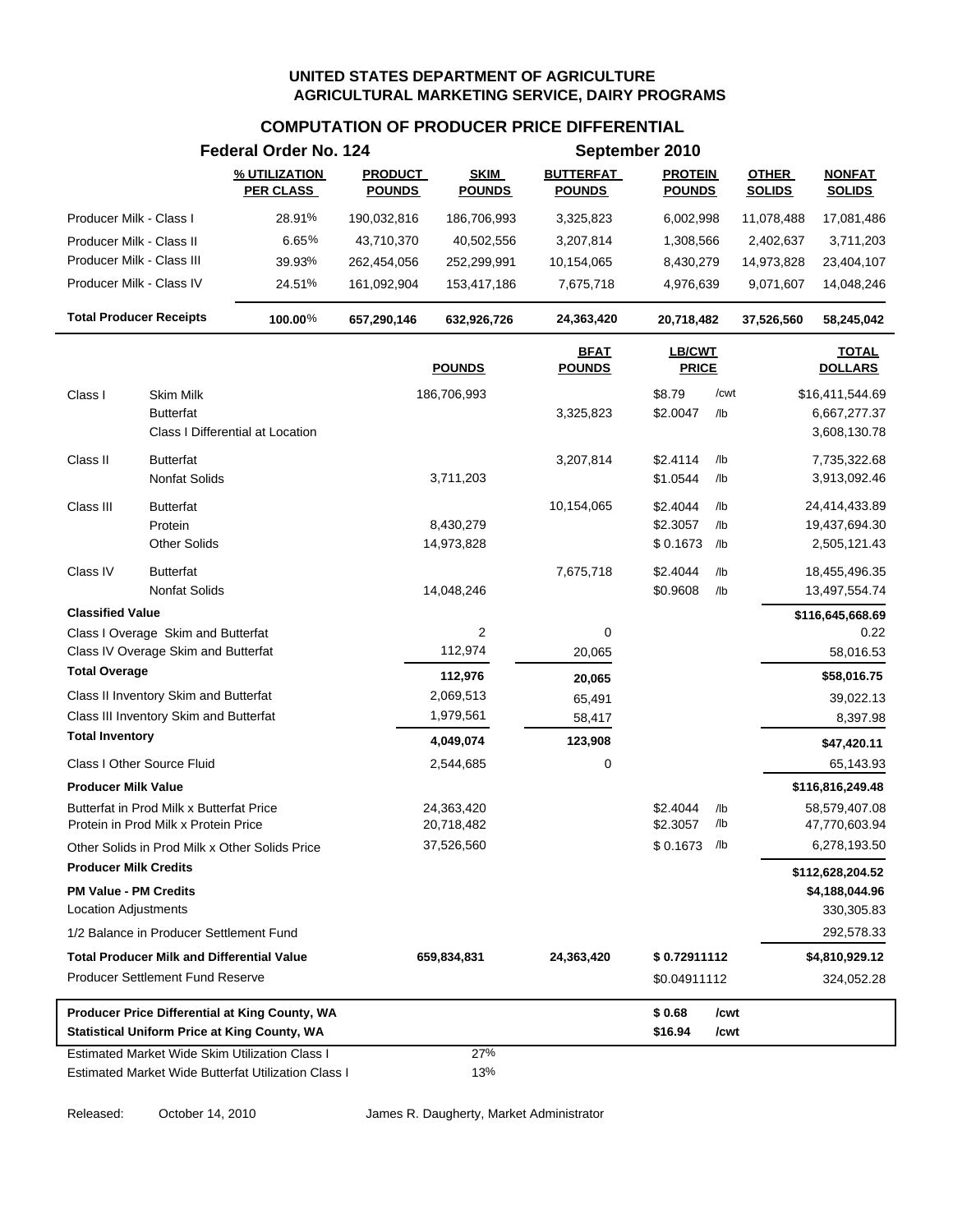# **COMPUTATION OF PRODUCER PRICE DIFFERENTIAL**

|                                                                                  | Federal Order No. 124             |                                 |                              |                                   | October 2010                    |            |                               |                                    |
|----------------------------------------------------------------------------------|-----------------------------------|---------------------------------|------------------------------|-----------------------------------|---------------------------------|------------|-------------------------------|------------------------------------|
|                                                                                  | % UTILIZATION<br><b>PER CLASS</b> | <b>PRODUCT</b><br><b>POUNDS</b> | <b>SKIM</b><br><b>POUNDS</b> | <b>BUTTERFAT</b><br><b>POUNDS</b> | <b>PROTEIN</b><br><b>POUNDS</b> |            | <b>OTHER</b><br><b>SOLIDS</b> | <b>NONFAT</b><br><b>SOLIDS</b>     |
| Producer Milk - Class I                                                          | 28.02%                            | 186,923,548                     | 183,512,001                  | 3,411,547                         | 6,016,695                       |            | 10,885,897                    | 16,902,592                         |
| Producer Milk - Class II                                                         | 6.45%                             | 43,058,550                      | 39,762,929                   | 3,295,621                         | 1,308,018                       |            | 2,355,948                     | 3,663,966                          |
| Producer Milk - Class III                                                        | 40.71%                            | 271,644,350                     | 260,911,195                  | 10,733,155                        | 8,900,144                       |            | 15,471,178                    | 24,371,322                         |
| Producer Milk - Class IV                                                         | 24.82%                            | 165,571,328                     | 157,800,309                  | 7,771,019                         | 5,208,776                       |            | 9,326,710                     | 14,535,486                         |
| <b>Total Producer Receipts</b>                                                   | 100.00%                           | 667, 197, 776                   | 641,986,434                  | 25,211,342                        | 21,433,633                      |            | 38,039,733                    | 59,473,366                         |
|                                                                                  |                                   |                                 | <b>POUNDS</b>                | <b>BFAT</b><br><b>POUNDS</b>      | LB/CWT<br><b>PRICE</b>          |            |                               | <b>TOTAL</b><br><b>DOLLARS</b>     |
| Class I<br>Skim Milk                                                             |                                   |                                 | 183,512,001                  |                                   | \$8.62                          | /cwt       |                               | \$15,818,734.47                    |
| <b>Butterfat</b>                                                                 |                                   |                                 |                              | 3,411,547                         | \$2.3594                        | /lb        |                               | 8,049,204.00                       |
| Class I Differential at Location                                                 |                                   |                                 |                              |                                   |                                 |            |                               | 3,549,132.42                       |
| Class II<br><b>Butterfat</b>                                                     |                                   |                                 |                              | 3,295,621                         | \$2.4506                        | /lb        |                               | 8,076,248.81                       |
| <b>Nonfat Solids</b>                                                             |                                   |                                 | 3,663,966                    |                                   | \$1.0356                        | /lb        |                               | 3,794,403.21                       |
| Class III<br><b>Butterfat</b>                                                    |                                   |                                 |                              | 10,733,155                        | \$2.4436                        | /lb        |                               | 26,227,537.56                      |
| Protein                                                                          |                                   |                                 | 8,900,144                    |                                   | \$2.4739                        | /lb        |                               | 22,018,066.26                      |
| <b>Other Solids</b>                                                              |                                   |                                 | 15,471,178                   |                                   | \$0.1736                        | /lb        |                               | 2,685,796.49                       |
| Class IV<br><b>Butterfat</b>                                                     |                                   |                                 |                              | 7,771,019                         | \$2.4436                        | /lb        |                               | 18,989,262.03                      |
| <b>Nonfat Solids</b>                                                             |                                   |                                 | 14,535,486                   |                                   | \$0.9896                        | /lb        |                               | 14,384,316.92                      |
| <b>Classified Value</b>                                                          |                                   |                                 |                              |                                   |                                 |            |                               | \$123,592,702.17                   |
| Class I Overage Skim and Butterfat                                               |                                   |                                 | 1                            | 0                                 |                                 |            |                               | 0.11                               |
| Class II Overage Skim and Butterfat                                              |                                   |                                 | 139,907                      | 0                                 |                                 |            |                               | 13,039.33                          |
| Class IV Overage Skim and Butterfat                                              |                                   |                                 | 2,600                        | 0                                 |                                 |            |                               | 231.66                             |
| <b>Total Overage</b>                                                             |                                   |                                 | 142,508                      | 0                                 |                                 |            |                               | \$13,271.10                        |
| Class II Inventory Skim and Butterfat                                            |                                   |                                 | 1,778,503                    | 126,822                           |                                 |            |                               | 17,775.15                          |
| Class III Inventory Skim and Butterfat                                           |                                   |                                 | 46,752                       | 4,005                             |                                 |            |                               | 175.70                             |
| <b>Total Inventory</b>                                                           |                                   |                                 | 1,825,255                    | 130,827                           |                                 |            |                               | \$17,950.85                        |
| Class I Other Source Fluid                                                       |                                   |                                 | 597,026                      | 0                                 |                                 |            |                               | 10,925.58                          |
| <b>Producer Milk Value</b>                                                       |                                   |                                 |                              |                                   |                                 |            |                               | \$123,634,849.70                   |
| Butterfat in Prod Milk x Butterfat Price<br>Protein in Prod Milk x Protein Price |                                   |                                 | 25,211,342<br>21,433,633     |                                   | \$2.4436<br>\$2.4739            | /lb<br>/lb |                               | 61,606,435.32<br>53,024,664.70     |
| Other Solids in Prod Milk x Other Solids Price                                   |                                   |                                 | 38,039,733                   |                                   | \$0.1736                        | /lb        |                               | 6,603,697.62                       |
| <b>Producer Milk Credits</b>                                                     |                                   |                                 |                              |                                   |                                 |            |                               |                                    |
| <b>PM Value - PM Credits</b>                                                     |                                   |                                 |                              |                                   |                                 |            |                               | \$121,234,797.64<br>\$2,400,052.06 |
| Location Adjustments                                                             |                                   |                                 |                              |                                   |                                 |            |                               | 344,016.99                         |
| 1/2 Balance in Producer Settlement Fund                                          |                                   |                                 |                              |                                   |                                 |            |                               | 294,750.44                         |
| <b>Total Producer Milk and Differential Value</b>                                |                                   |                                 | 667,794,802                  | 25,211,342                        | \$0.45505288                    |            |                               | \$3,038,819.49                     |
| <b>Producer Settlement Fund Reserve</b>                                          |                                   |                                 |                              |                                   | \$0.04505288                    |            |                               | 300,860.79                         |
| Producer Price Differential at King County, WA                                   |                                   |                                 |                              |                                   | \$0.41                          | /cwt       |                               |                                    |
| <b>Statistical Uniform Price at King County, WA</b>                              |                                   |                                 |                              |                                   | \$17.35                         | /cwt       |                               |                                    |
| <b>Estimated Market Wide Skim Utilization Class I</b>                            |                                   |                                 | 29%                          |                                   |                                 |            |                               |                                    |
| Estimated Market Wide Butterfat Utilization Class I                              |                                   |                                 | 14%                          |                                   |                                 |            |                               |                                    |

Released: November 12, 2010 James R. Daugherty, Market Administrator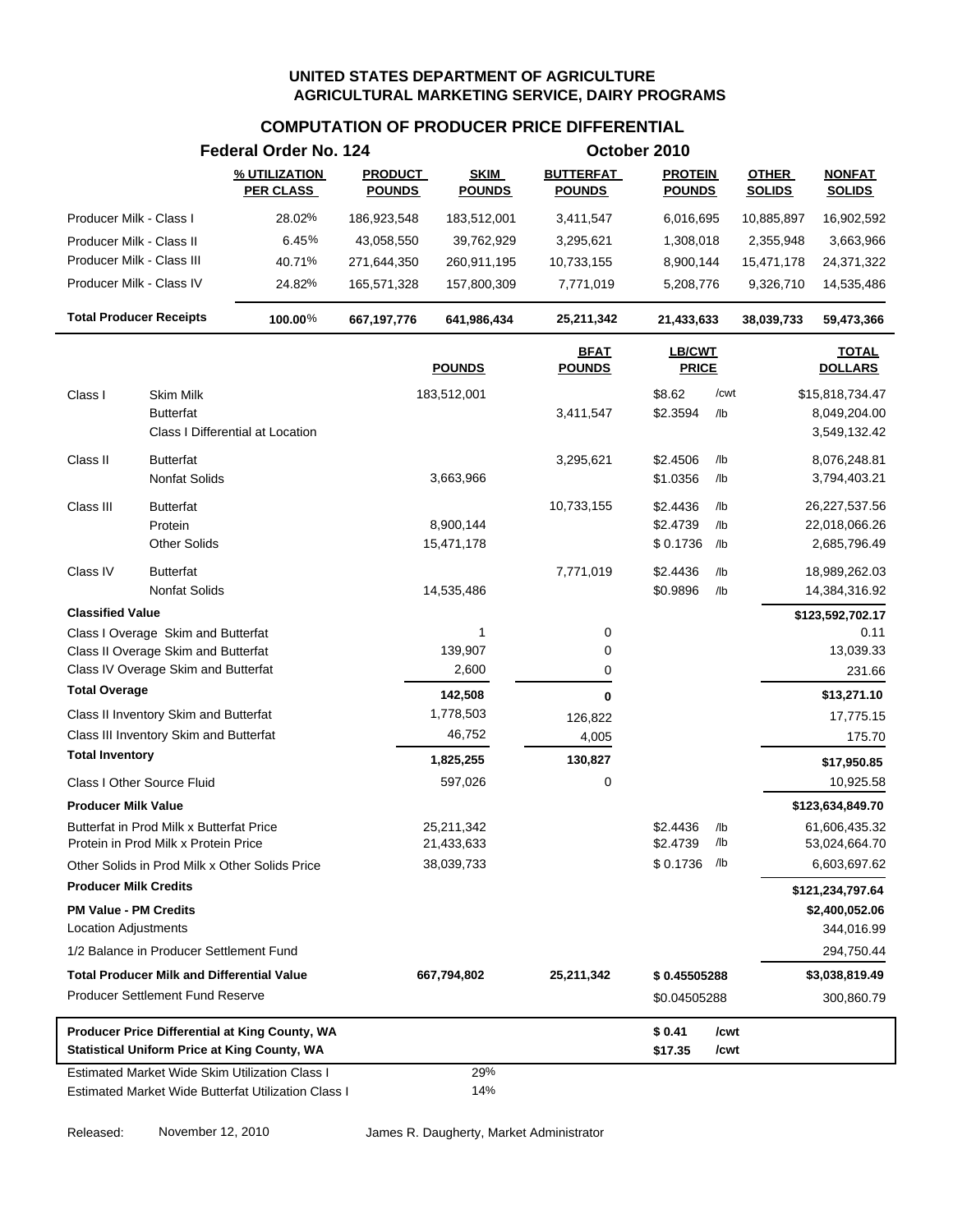# **COMPUTATION OF PRODUCER PRICE DIFFERENTIAL**

|                                                                                  | Federal Order No. 124             |                                 |                              |                                   | November 2010                   |               |                               |                                  |
|----------------------------------------------------------------------------------|-----------------------------------|---------------------------------|------------------------------|-----------------------------------|---------------------------------|---------------|-------------------------------|----------------------------------|
|                                                                                  | % UTILIZATION<br><b>PER CLASS</b> | <b>PRODUCT</b><br><b>POUNDS</b> | <b>SKIM</b><br><b>POUNDS</b> | <b>BUTTERFAT</b><br><b>POUNDS</b> | <b>PROTEIN</b><br><b>POUNDS</b> |               | <b>OTHER</b><br><b>SOLIDS</b> | <b>NONFAT</b><br><b>SOLIDS</b>   |
| Producer Milk - Class I                                                          | 30.67%                            | 195,510,263                     | 191,845,151                  | 3,665,112                         | 6,362,883                       |               | 11,404,744                    | 17,767,627                       |
| Producer Milk - Class II                                                         | 7.18%                             | 45,754,033                      | 41,658,618                   | 4,095,415                         | 1,387,568                       |               | 2,474,263                     | 3,861,831                        |
| Producer Milk - Class III                                                        | 41.05%                            | 261,696,692                     | 251,198,979                  | 10,497,713                        | 8,706,496                       |               | 14,936,265                    | 23,642,761                       |
| Producer Milk - Class IV                                                         | 21.10%                            | 134,500,906                     | 127,825,880                  | 6,675,026                         | 4,267,520                       |               | 7,579,566                     | 11,847,086                       |
| <b>Total Producer Receipts</b>                                                   | 100.00%                           | 637,461,894                     | 612,528,628                  | 24,933,266                        | 20,724,467                      |               | 36,394,838                    | 57,119,305                       |
|                                                                                  |                                   |                                 | <b>POUNDS</b>                | <b>BFAT</b><br><b>POUNDS</b>      | <b>LB/CWT</b><br><b>PRICE</b>   |               |                               | <b>TOTAL</b><br><b>DOLLARS</b>   |
| <b>Skim Milk</b><br>Class I                                                      |                                   |                                 | 191,845,151                  |                                   | \$8.98                          | /cwt          |                               | \$17,227,694.58                  |
| <b>Butterfat</b>                                                                 |                                   |                                 |                              | 3,665,112                         | \$2.4495                        | /lb           |                               | 8,977,691.85                     |
|                                                                                  | Class I Differential at Location  |                                 |                              |                                   |                                 |               |                               | 3,712,595.04                     |
| Class II<br><b>Butterfat</b>                                                     |                                   |                                 |                              | 4,095,415                         | \$2.2492                        | /lb           |                               | 9,211,407.43                     |
| Nonfat Solids                                                                    |                                   |                                 | 3,861,831                    |                                   | \$1.0756                        | $/$ lb        |                               | 4, 153, 785. 43                  |
|                                                                                  |                                   |                                 |                              |                                   |                                 |               |                               |                                  |
| Class III<br><b>Butterfat</b><br>Protein                                         |                                   |                                 | 8,706,496                    | 10,497,713                        | \$2.2422<br>\$2.1981            | /lb<br>$/$ lb |                               | 23,537,972.09<br>19, 137, 748.87 |
| <b>Other Solids</b>                                                              |                                   |                                 | 14,936,265                   |                                   | \$0.1797                        | /lb           |                               | 2,684,046.82                     |
|                                                                                  |                                   |                                 |                              |                                   |                                 |               |                               |                                  |
| Class IV<br><b>Butterfat</b><br>Nonfat Solids                                    |                                   |                                 |                              | 6,675,026                         | \$2.2422                        | /lb<br>$/$ lb |                               | 14,966,743.29                    |
|                                                                                  |                                   |                                 | 11,847,086                   |                                   | \$1.0172                        |               |                               | 12,050,855.89                    |
| <b>Classified Value</b>                                                          |                                   |                                 |                              |                                   |                                 |               |                               | \$115,660,541.29                 |
| Class I Overage Skim and Butterfat<br>Class II Overage Skim and Butterfat        |                                   |                                 | 0<br>207,243                 | 2<br>0                            |                                 |               |                               | 4.94<br>20,061.12                |
| Class III Overage Skim and Butterfat                                             |                                   |                                 | 0                            | 11,655                            |                                 |               |                               |                                  |
| Class IV Overage Skim and Butterfat                                              |                                   |                                 | 288,031                      | 30,699                            |                                 |               |                               | 26,132.84<br>95,188.14           |
| <b>Total Overage</b>                                                             |                                   |                                 |                              |                                   |                                 |               |                               |                                  |
| Class II Inventory Skim and Butterfat                                            |                                   |                                 | 495,274<br>1,883,258         | 42,356                            |                                 |               |                               | \$141,387.04<br>277.43           |
| Class III Inventory Skim and Butterfat                                           |                                   |                                 | 1,667,233                    | 73,167<br>28,917                  |                                 |               |                               | (23, 163.11)                     |
| <b>Total Inventory</b>                                                           |                                   |                                 |                              |                                   |                                 |               |                               |                                  |
|                                                                                  |                                   |                                 | 3,550,491                    | 102,084                           |                                 |               |                               | (\$22,885.68)                    |
| Class I Other Source Fluid                                                       |                                   |                                 | 21,952                       | 0                                 |                                 |               |                               | 660.75                           |
| <b>Producer Milk Value</b>                                                       |                                   |                                 |                              |                                   |                                 |               |                               | \$115,779,703.40                 |
| Butterfat in Prod Milk x Butterfat Price<br>Protein in Prod Milk x Protein Price |                                   |                                 | 24,933,266<br>20,724,467     |                                   | \$2.2422<br>\$2.1981            | /lb<br>/lb    |                               | 55,905,369.01<br>45,554,450.93   |
| Other Solids in Prod Milk x Other Solids Price                                   |                                   |                                 | 36,394,838                   |                                   | \$0.1797 /lb                    |               |                               | 6,540,152.38                     |
| <b>Producer Milk Credits</b>                                                     |                                   |                                 |                              |                                   |                                 |               |                               | \$107,999,972.32                 |
| <b>PM Value - PM Credits</b>                                                     |                                   |                                 |                              |                                   |                                 |               |                               | \$7,779,731.08                   |
| <b>Location Adjustments</b>                                                      |                                   |                                 |                              |                                   |                                 |               |                               | 329,323.90                       |
| 1/2 Balance in Producer Settlement Fund                                          |                                   |                                 |                              |                                   |                                 |               |                               | 299,294.56                       |
| <b>Total Producer Milk and Differential Value</b>                                |                                   |                                 | 637,483,846                  | 24,933,266                        | \$1.31899021                    |               |                               | \$8,408,349.54                   |
| <b>Producer Settlement Fund Reserve</b>                                          |                                   |                                 |                              |                                   | \$0.04899021                    |               |                               | 312,304.67                       |
| Producer Price Differential at King County, WA                                   |                                   |                                 |                              |                                   | \$1.27                          | /cwt          |                               |                                  |
| <b>Statistical Uniform Price at King County, WA</b>                              |                                   |                                 |                              |                                   | \$16.71                         | /cwt          |                               |                                  |
| <b>Estimated Market Wide Skim Utilization Class I</b>                            |                                   |                                 | 29%                          |                                   |                                 |               |                               |                                  |
| Estimated Market Wide Butterfat Utilization Class I                              |                                   |                                 | 14%                          |                                   |                                 |               |                               |                                  |